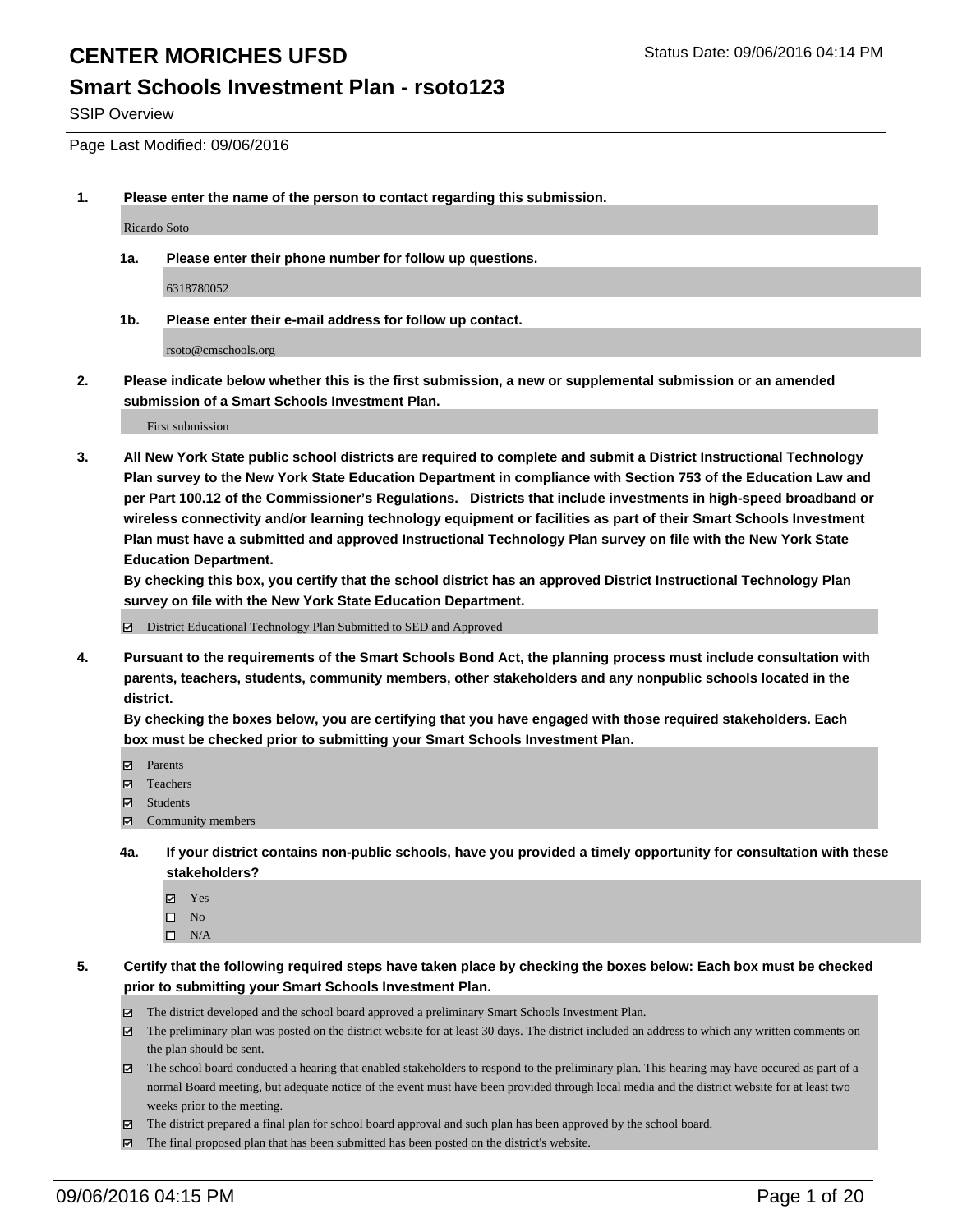#### **Smart Schools Investment Plan - rsoto123**

SSIP Overview

Page Last Modified: 09/06/2016

**5a. Please upload the proposed Smart Schools Investment Plan (SSIP) that was posted on the district's website, along with any supporting materials. Note that this should be different than your recently submitted Educational Technology Survey. The Final SSIP, as approved by the School Board, should also be posted on the website and remain there during the course of the projects contained therein.**

Approved Smart Schools Improvement Plan.pdf

**6. Please enter an estimate of the total number of students and staff that will benefit from this Smart Schools Investment Plan based on the cumulative projects submitted to date.**

1,650

- **7. An LEA/School District may partner with one or more other LEA/School Districts to form a consortium to pool Smart Schools Bond Act funds for a project that meets all other Smart School Bond Act requirements. Each school district participating in the consortium will need to file an approved Smart Schools Investment Plan for the project and submit a signed Memorandum of Understanding that sets forth the details of the consortium including the roles of each respective district.**
	- $\Box$  The district plans to participate in a consortium to partner with other school district(s) to implement a Smart Schools project.
- **8. Please enter the name and 6-digit SED Code for each LEA/School District participating in the Consortium.**

| Partner LEA/District | <b>ISED BEDS Code</b> |
|----------------------|-----------------------|
| (No Response)        | (No Response)         |

**9. Please upload a signed Memorandum of Understanding with all of the participating Consortium partners.**

(No Response)

#### **10. Your district's Smart Schools Bond Act Allocation is:**

\$1,034,558

**11. Enter the budget sub-allocations by category that you are submitting for approval at this time. If you are not budgeting SSBA funds for a category, please enter 0 (zero.) If the value entered is \$0, you will not be required to complete that survey question.**

|                                       | Sub-<br>Allocations |
|---------------------------------------|---------------------|
| <b>School Connectivity</b>            | 360,000             |
| Connectivity Projects for Communities | $\Omega$            |
| Classroom Technology                  | 544,558             |
| Pre-Kindergarten Classrooms           | $\Omega$            |
| Replace Transportable Classrooms      | $\Omega$            |
| <b>High-Tech Security Features</b>    | 130,000             |
| Totals:                               | 1,034,558           |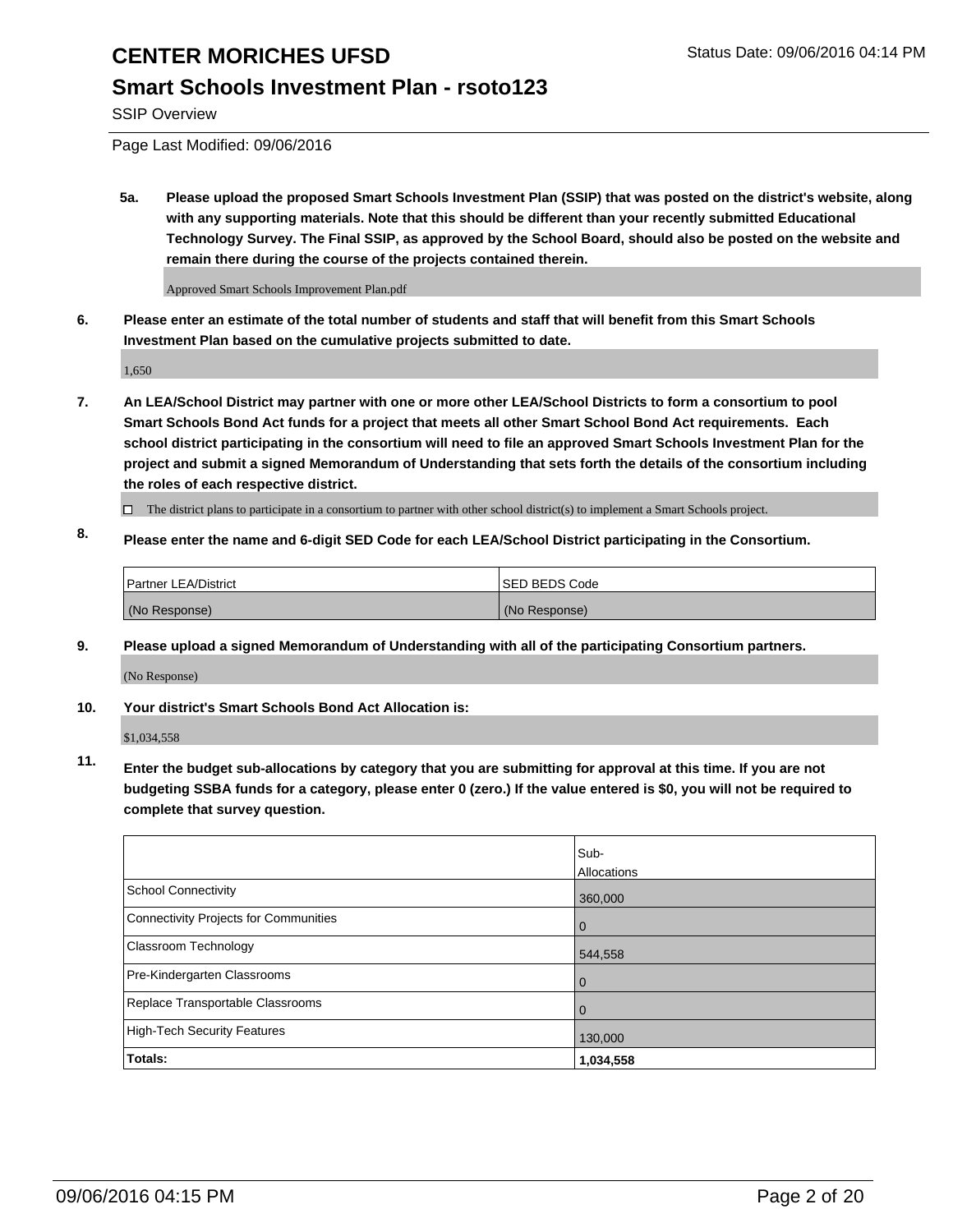#### **Smart Schools Investment Plan - rsoto123**

School Connectivity

Page Last Modified: 08/24/2016

- **1. In order for students and faculty to receive the maximum benefit from the technology made available under the Smart Schools Bond Act, their school buildings must possess sufficient connectivity infrastructure to ensure that devices can be used during the school day. Smart Schools Investment Plans must demonstrate that:**
	- **sufficient infrastructure that meets the Federal Communications Commission's 100 Mbps per 1,000 students standard currently exists in the buildings where new devices will be deployed, or**
	- **is a planned use of a portion of Smart Schools Bond Act funds, or**
	- **is under development through another funding source.**

**Smart Schools Bond Act funds used for technology infrastructure or classroom technology investments must increase the number of school buildings that meet or exceed the minimum speed standard of 100 Mbps per 1,000 students and staff within 12 months. This standard may be met on either a contracted 24/7 firm service or a "burstable" capability. If the standard is met under the burstable criteria, it must be:**

**1. Specifically codified in a service contract with a provider, and**

**2. Guaranteed to be available to all students and devices as needed, particularly during periods of high demand, such as computer-based testing (CBT) periods.**

**Please describe how your district already meets or is planning to meet this standard within 12 months of plan submission.**

*Currently, the Center Moriches School District meets the standard stipulated by the Federal Communications Commission. The proposed initiative, if approved the New York State Department of Education, will exceed the suggested standard of 100 Mbps per 1,000 students.*

- **1a. If a district believes that it will be impossible to meet this standard within 12 months, it may apply for a waiver of this requirement, as described on the Smart Schools website. The waiver must be filed and approved by SED prior to submitting this survey.**
	- By checking this box, you are certifying that the school district has an approved waiver of this requirement on file with the New York State Education Department.

#### **2. Connectivity Speed Calculator (Required)**

|                         | INumber of<br><b>Students</b> | Multiply by<br>100 Kbps | Divide by 1000 Current Speed Expected<br>lto Convert to<br>Required<br>Speed in Mb | lin Mb | Speed to be<br>Attained Within Required<br>12 Months | Expected Date<br><b>When</b><br>Speed Will be<br>l Met |
|-------------------------|-------------------------------|-------------------------|------------------------------------------------------------------------------------|--------|------------------------------------------------------|--------------------------------------------------------|
| <b>Calculated Speed</b> | 1.650                         | 165,000                 | 165                                                                                | 202    | 202                                                  | current                                                |

#### **3. Describe how you intend to use Smart Schools Bond Act funds for high-speed broadband and/or wireless connectivity projects in school buildings.**

*We plan to enhance the connectivity of our campuses by making the campuses fully Wi-Fi capable, it would allow all students within the district to use their own devices (portable devices,smart phones, I-Pads) to enhance the instructional process for themselves. Additionally, the enhancement of our connectivity will allow our teachers explore the various uses of hand held devices to enhance their teaching and the experiences of their students. This is will work in concert with the district's efforts in the area of classroom technology and the incorporation of grade level chrome books to be used in the classrooms.*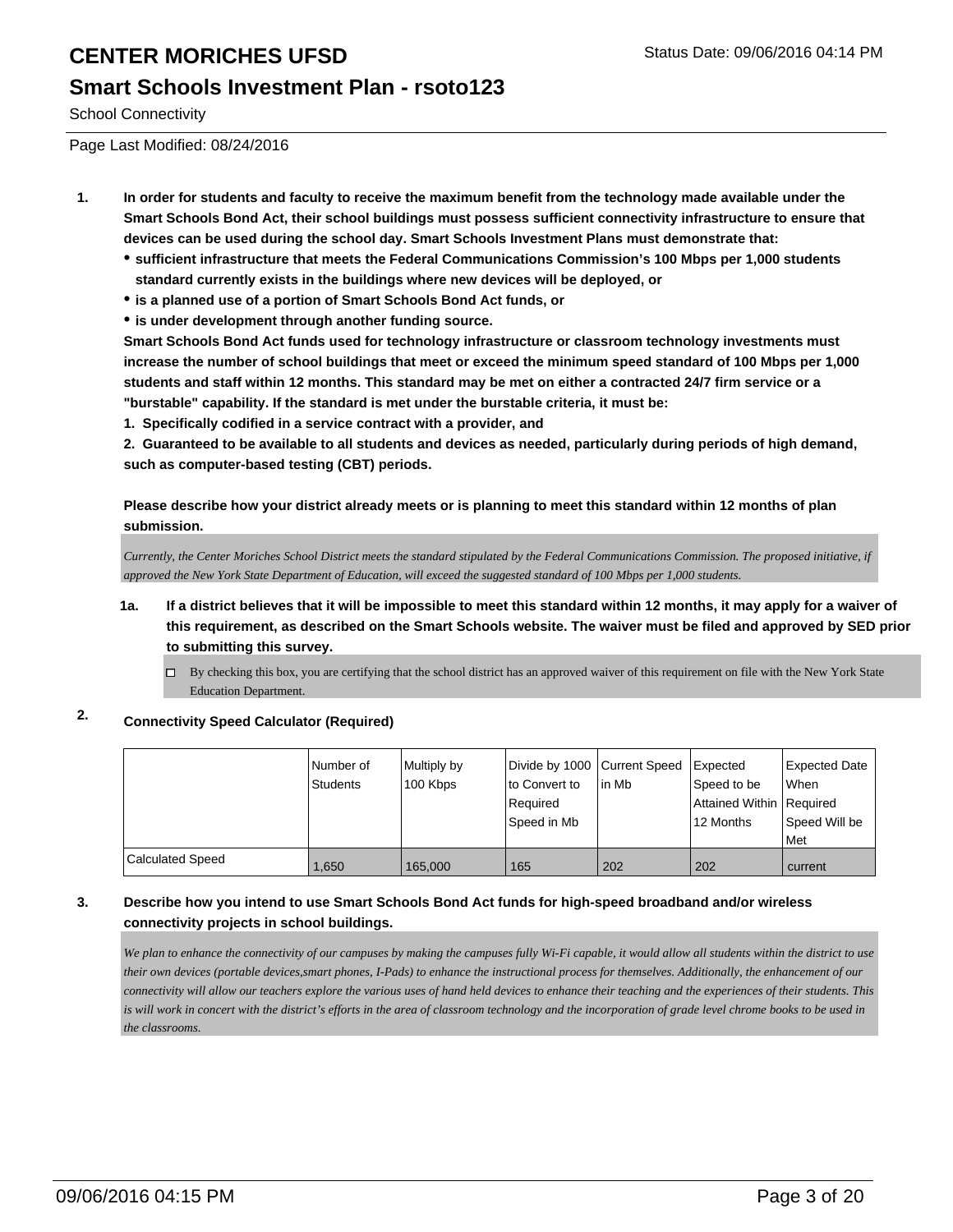#### **Smart Schools Investment Plan - rsoto123**

School Connectivity

Page Last Modified: 08/24/2016

**4. Describe the linkage between the district's District Instructional Technology Plan and the proposed projects. (There should be a link between your response to this question and your response to Question 1 in Part E. Curriculum and Instruction "What are the district's plans to use digital connectivity and technology to improve teaching and learning?)**

*As a result of the improvements of our digital connectivity and available technology, students will be able to utilize the internet for research, learning, and the enhancement of communication with their teachers and peers. Additionally, the use of technology in the classroom will address the various learning modalities that traditionally exist within a classroom, such as the visual, auditory, and kinesthetic learners that gravitate towards an instructional approach that is varied. Lastly, the availability of technology within our classrooms provides our students with instantaneous research capabilities that can be used to invoke meaningful conversation, scaffold to new topic areas within a discipline, enhance the writing process, and provide increased opportunities for remediation supports through instructional websites.*

**5. If the district wishes to have students and staff access the Internet from wireless devices within the school building, or in close proximity to it, it must first ensure that it has a robust Wi-Fi network in place that has sufficient bandwidth to meet user demand.**

**Please describe how you have quantified this demand and how you plan to meet this demand.**

*With the implementation of a district-wide Wi-Fi system, we will far exceed the demand that is requested.*

**6. As indicated on Page 5 of the guidance, the Office of Facilities Planning will have to conduct a preliminary review of all capital projects, including connectivity projects.**

**Please indicate on a separate row each project number given to you by the Office of Facilities Planning.**

| <b>Project Number</b> |  |
|-----------------------|--|
| 58-02-33-02-7-999-001 |  |
| 58-02-33-02-7-999-BA1 |  |

**7. Certain high-tech security and connectivity infrastructure projects may be eligible for an expedited review process as determined by the Office of Facilities Planning.**

**Was your project deemed eligible for streamlined review?**

Yes

**7a. Districts that choose the Streamlined Review Process will be required to certify that they have reviewed all installations with their licensed architect or engineer of record and provide that person's name and license number. The licensed professional must review the products and proposed method of installation prior to implementation and review the work during and after completion in order to affirm that the work was codecompliant, if requested.**

 $\boxtimes$  I certify that I have reviewed all installations with a licensed architect or engineer of record.

**8. Include the name and license number of the architect or engineer of record.**

| Name            | License Number |
|-----------------|----------------|
| Mr. John Grillo | 27360          |

**9. If you are submitting an allocation for School Connectivity complete this table. Note that the calculated Total at the bottom of the table must equal the Total allocation for this category that you entered in the SSIP Overview overall budget.**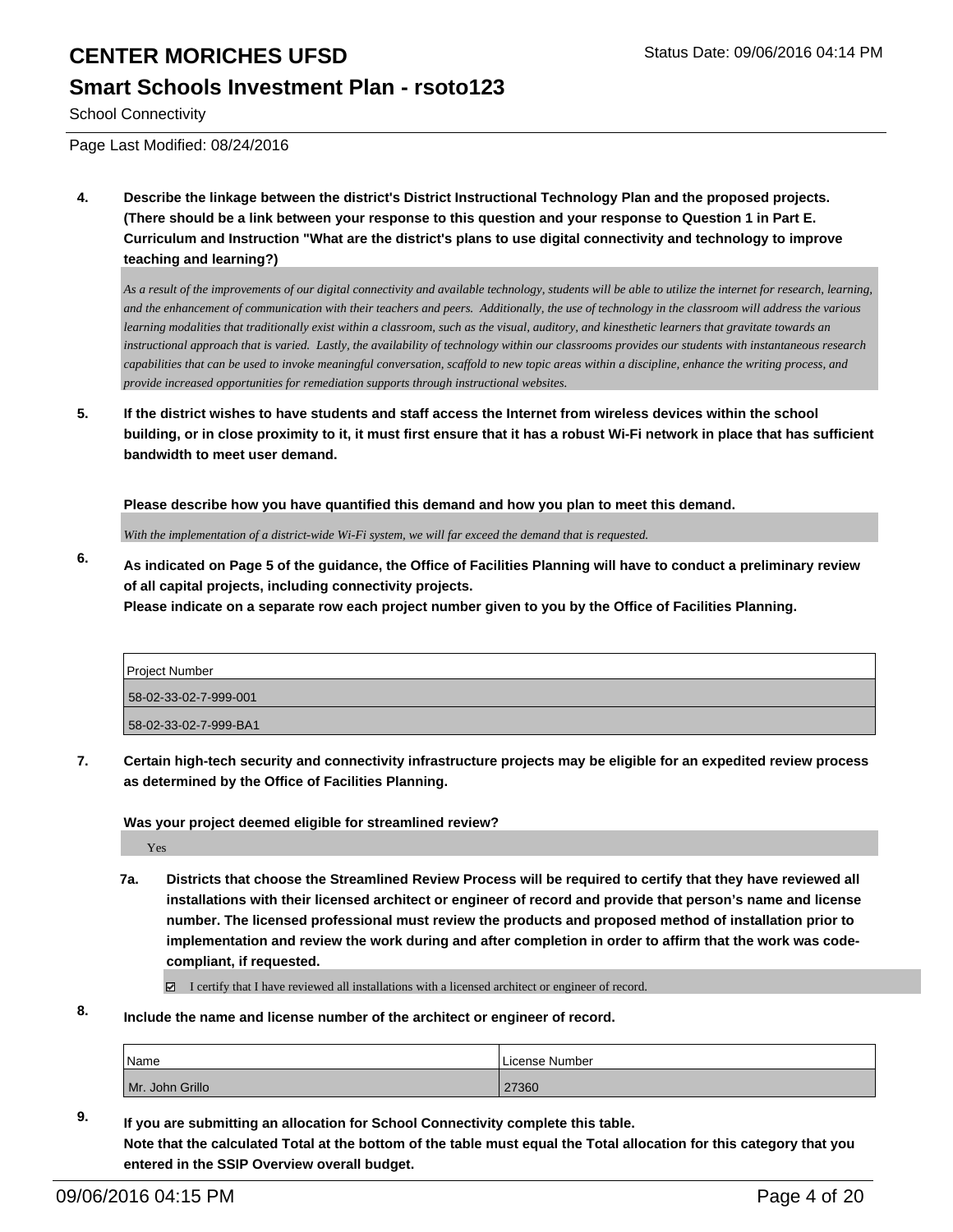#### **Smart Schools Investment Plan - rsoto123**

School Connectivity

Page Last Modified: 08/24/2016

|                                            | Sub-          |
|--------------------------------------------|---------------|
|                                            | Allocation    |
| Network/Access Costs                       | 209,500       |
| <b>Outside Plant Costs</b>                 | (No Response) |
| School Internal Connections and Components | 150,500       |
| <b>Professional Services</b>               | (No Response) |
| Testing                                    | (No Response) |
| <b>Other Upfront Costs</b>                 | (No Response) |
| <b>Other Costs</b>                         | (No Response) |
| Totals:                                    | 360,000       |

**10. Please detail the type, quantity, per unit cost and total cost of the eligible items under each sub-category. This is especially important for any expenditures listed under the "Other" category. All expenditures must be eligible for tax-exempt financing to be reimbursed through the SSBA. Sufficient detail must be provided so that we can verify this is the case. If you have any questions, please contact us directly through smartschools@nysed.gov. NOTE: Wireless Access Points should be included in this category, not under Classroom Educational Technology, except those that will be loaned/purchased for nonpublic schools.**

| Select the allowable expenditure | Item to be purchased                                | Quantity       | Cost per Item | <b>Total Cost</b> |
|----------------------------------|-----------------------------------------------------|----------------|---------------|-------------------|
| type.                            |                                                     |                |               |                   |
| Repeat to add another item under |                                                     |                |               |                   |
| each type.                       |                                                     |                |               |                   |
| Network/Access Costs             | Meraki Access Points                                | 140            | 1,100         | 154,000           |
| Network/Access Costs             | Meraki 24-port Switched for Wireless                | 9              | 2,500         | 22,500            |
| <b>Connections/Components</b>    | Wiring for New Access Points                        |                | 65,500        | 65,500            |
| Network/Access Costs             | Cisco Switches                                      | 11             | 3,000         | 33,000            |
| <b>Connections/Components</b>    | <b>Bridgewave Point-to-Point Wireless</b><br>System | $\overline{2}$ | 35,000        | 70,000            |
| <b>Connections/Components</b>    | <b>Wireless Installation</b>                        |                | 15.000        | 15,000            |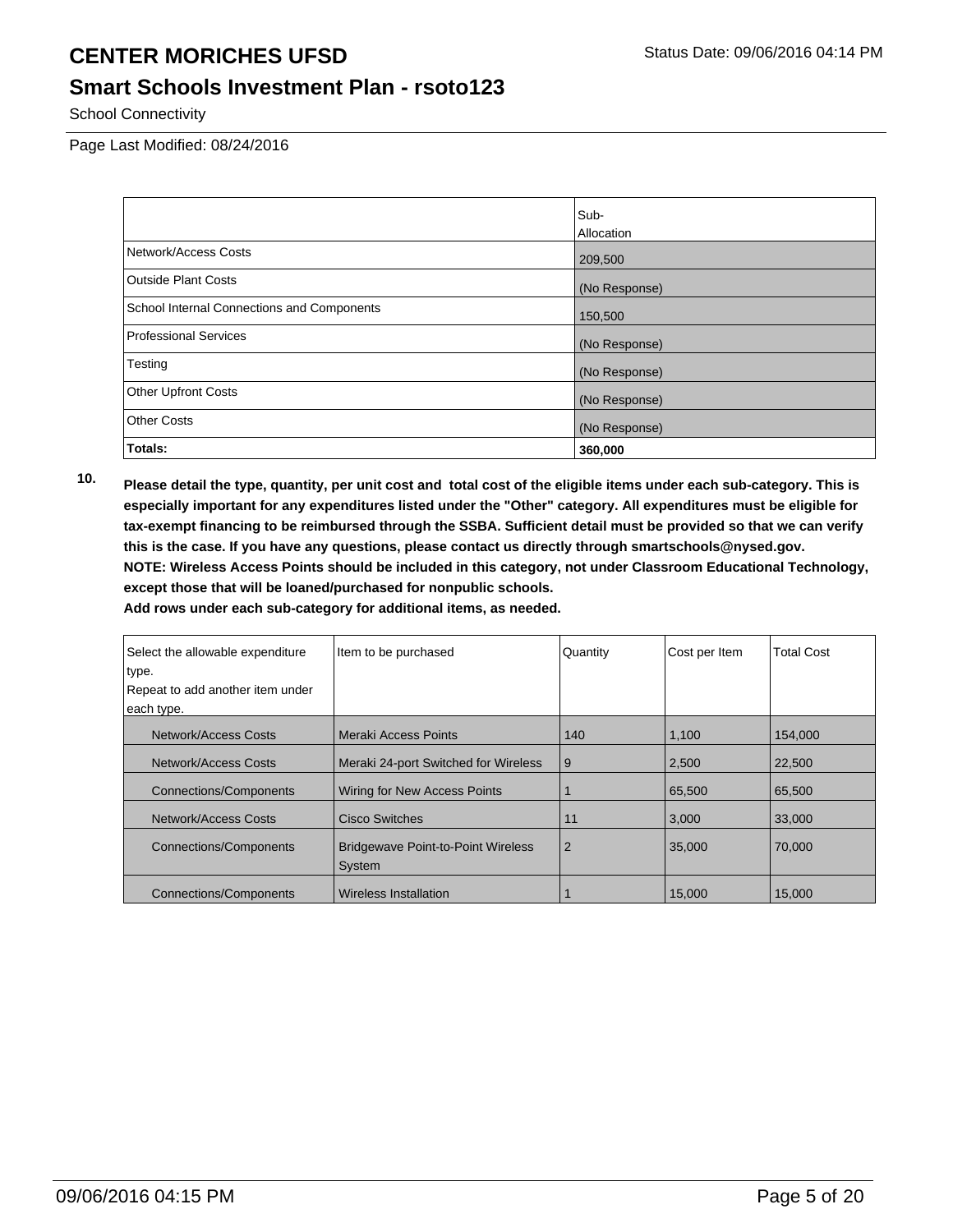#### **Smart Schools Investment Plan - rsoto123**

Community Connectivity (Broadband and Wireless)

Page Last Modified: 08/24/2016

**1. Describe how you intend to use Smart Schools Bond Act funds for high-speed broadband and/or wireless connectivity projects in the community.**

(No Response)

**2. Please describe how the proposed project(s) will promote student achievement and increase student and/or staff access to the Internet in a manner that enhances student learning and/or instruction outside of the school day and/or school building.**

(No Response)

**3. Community connectivity projects must comply with all the necessary local building codes and regulations (building and related permits are not required prior to plan submission).**

 $\Box$  I certify that we will comply with all the necessary local building codes and regulations.

**4. Please describe the physical location of the proposed investment.**

(No Response)

**5. Please provide the initial list of partners participating in the Community Connectivity Broadband Project, along with their Federal Tax Identification (Employer Identification) number.**

| <b>Project Partners</b> | Federal ID#   |
|-------------------------|---------------|
| (No Response)           | (No Response) |

**6. If you are submitting an allocation for Community Connectivity, complete this table. Note that the calculated Total at the bottom of the table must equal the Total allocation for this category that you entered in the SSIP Overview overall budget.**

|                                    | Sub-Allocation |
|------------------------------------|----------------|
| Network/Access Costs               | (No Response)  |
| <b>Outside Plant Costs</b>         | (No Response)  |
| Tower Costs                        | (No Response)  |
| <b>Customer Premises Equipment</b> | (No Response)  |
| <b>Professional Services</b>       | (No Response)  |
| Testing                            | (No Response)  |
| <b>Other Upfront Costs</b>         | (No Response)  |
| <b>Other Costs</b>                 | (No Response)  |
| Totals:                            | 0              |

**7. Please detail the type, quantity, per unit cost and total cost of the eligible items under each sub-category. This is especially important for any expenditures listed under the "Other" category. All expenditures must be capital-bond eligible to be reimbursed through the SSBA. If you have any questions, please contact us directly through smartschools@nysed.gov.**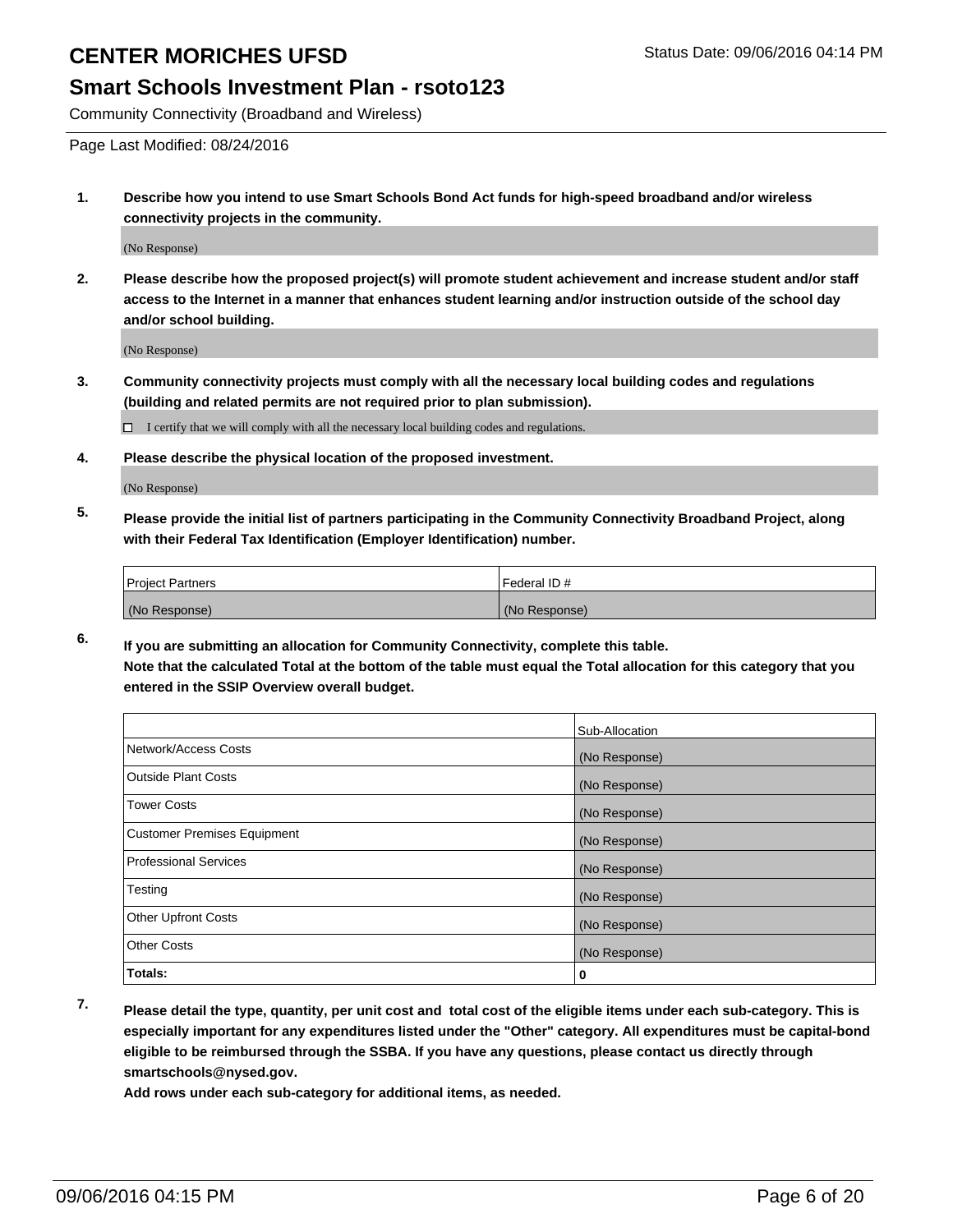## **Smart Schools Investment Plan - rsoto123**

Community Connectivity (Broadband and Wireless)

Page Last Modified: 08/24/2016

| Select the allowable expenditure | Item to be purchased | l Quantitv    | Cost per Item | <b>Total Cost</b> |
|----------------------------------|----------------------|---------------|---------------|-------------------|
| type.                            |                      |               |               |                   |
| Repeat to add another item under |                      |               |               |                   |
| each type.                       |                      |               |               |                   |
| (No Response)                    | (No Response)        | (No Response) | (No Response) | (No Response)     |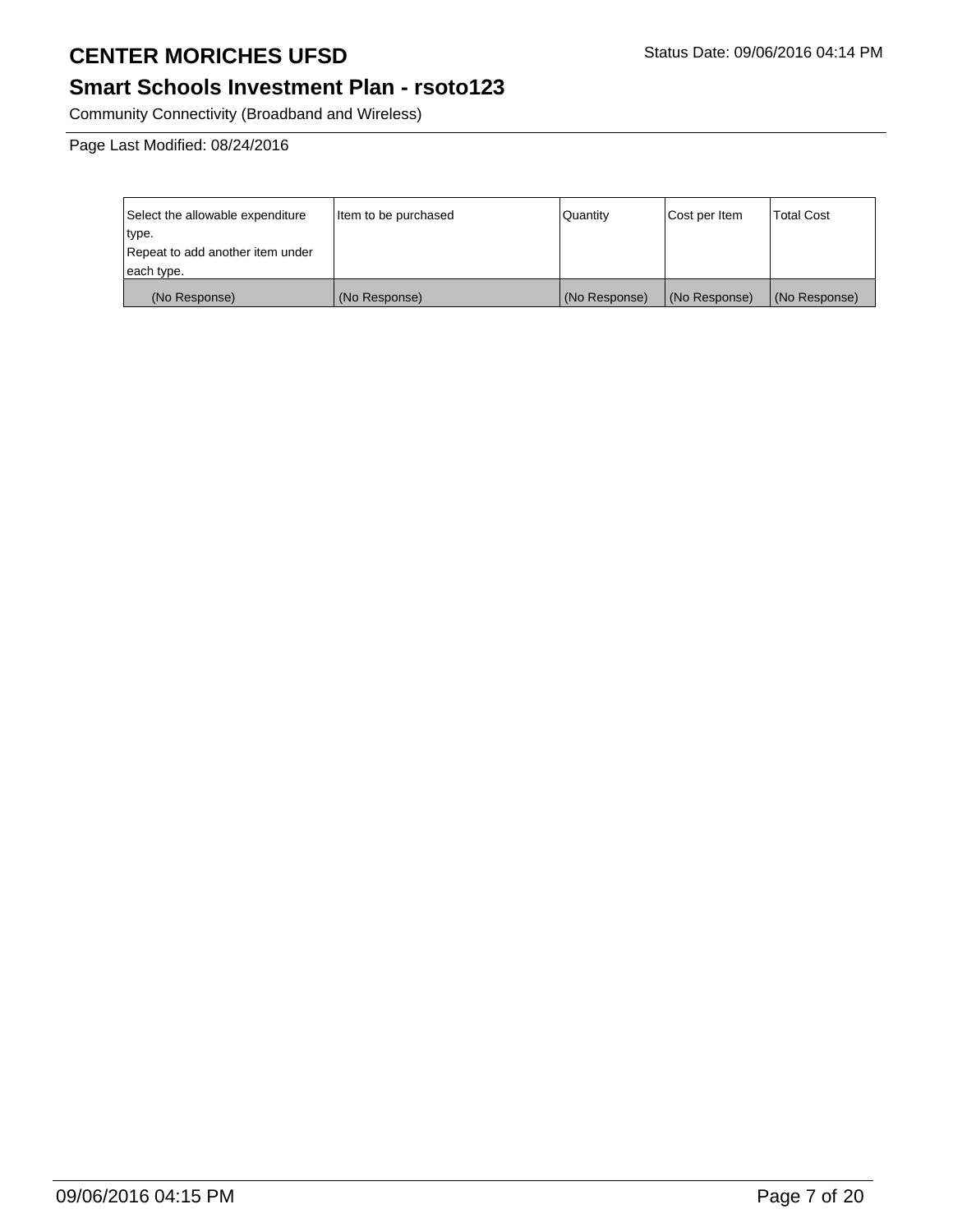#### **Smart Schools Investment Plan - rsoto123**

Classroom Learning Technology

Page Last Modified: 08/24/2016

**1. In order for students and faculty to receive the maximum benefit from the technology made available under the Smart Schools Bond Act, their school buildings must possess sufficient connectivity infrastructure to ensure that devices can be used during the school day. Smart Schools Investment Plans must demonstrate that sufficient infrastructure that meets the Federal Communications Commission's 100 Mbps per 1,000 students standard currently exists in the buildings where new devices will be deployed, or is a planned use of a portion of Smart Schools Bond Act funds, or is under development through another funding source.**

**Smart Schools Bond Act funds used for technology infrastructure or classroom technology investments must increase the number of school buildings that meet or exceed the minimum speed standard of 100 Mbps per 1,000 students and staff within 12 months. This standard may be met on either a contracted 24/7 firm service or a "burstable" capability. If the standard is met under the burstable criteria, it must be:**

**1. Specifically codified in a service contract with a provider, and**

**2. Guaranteed to be available to all students and devices as needed, particularly during periods of high demand, such as computer-based testing (CBT) periods.**

**Please describe how your district already meets or is planning to meet this standard within 12 months of plan submission.**

The district's wi-fi initiative will enable it to far exceed the requirements.

- **1a. If a district believes that it will be impossible to meet this standard within 12 months, it may apply for a waiver of this requirement, as described on the Smart Schools website. The waiver must be filed and approved by SED prior to submitting this survey.**
	- $\Box$  By checking this box, you are certifying that the school district has an approved waiver of this requirement on file with the New York State Education Department.

#### **2. Connectivity Speed Calculator (Required)**

|                         | Number of<br>Students | Multiply by<br>100 Kbps | Divide by 1000 Current Speed<br>lto Convert to<br>Required<br>Speed in Mb | lin Mb | Expected<br>Speed to be<br>Attained Within Required<br>12 Months | Expected Date<br>l When<br>Speed Will be<br>l Met |
|-------------------------|-----------------------|-------------------------|---------------------------------------------------------------------------|--------|------------------------------------------------------------------|---------------------------------------------------|
| <b>Calculated Speed</b> | 1.650                 | 165,000                 | 165                                                                       | 202    | 202                                                              | current                                           |

**3. If the district wishes to have students and staff access the Internet from wireless devices within the school building, or in close proximity to it, it must first ensure that it has a robust Wi-Fi network in place that has sufficient bandwidth to meet user demand.**

**Please describe how you have quantified this demand and how you plan to meet this demand.**

The district's wi-fi initiative will enable it to far exceed the requirements.

**4. All New York State public school districts are required to complete and submit an Instructional Technology Plan survey to the New York State Education Department in compliance with Section 753 of the Education Law and per Part 100.12 of the Commissioner's Regulations.**

**Districts that include educational technology purchases as part of their Smart Schools Investment Plan must have a submitted and approved Instructional Technology Plan survey on file with the New York State Education Department.**

By checking this box, you are certifying that the school district has an approved Instructional Technology Plan survey on file with the New York State Education Department.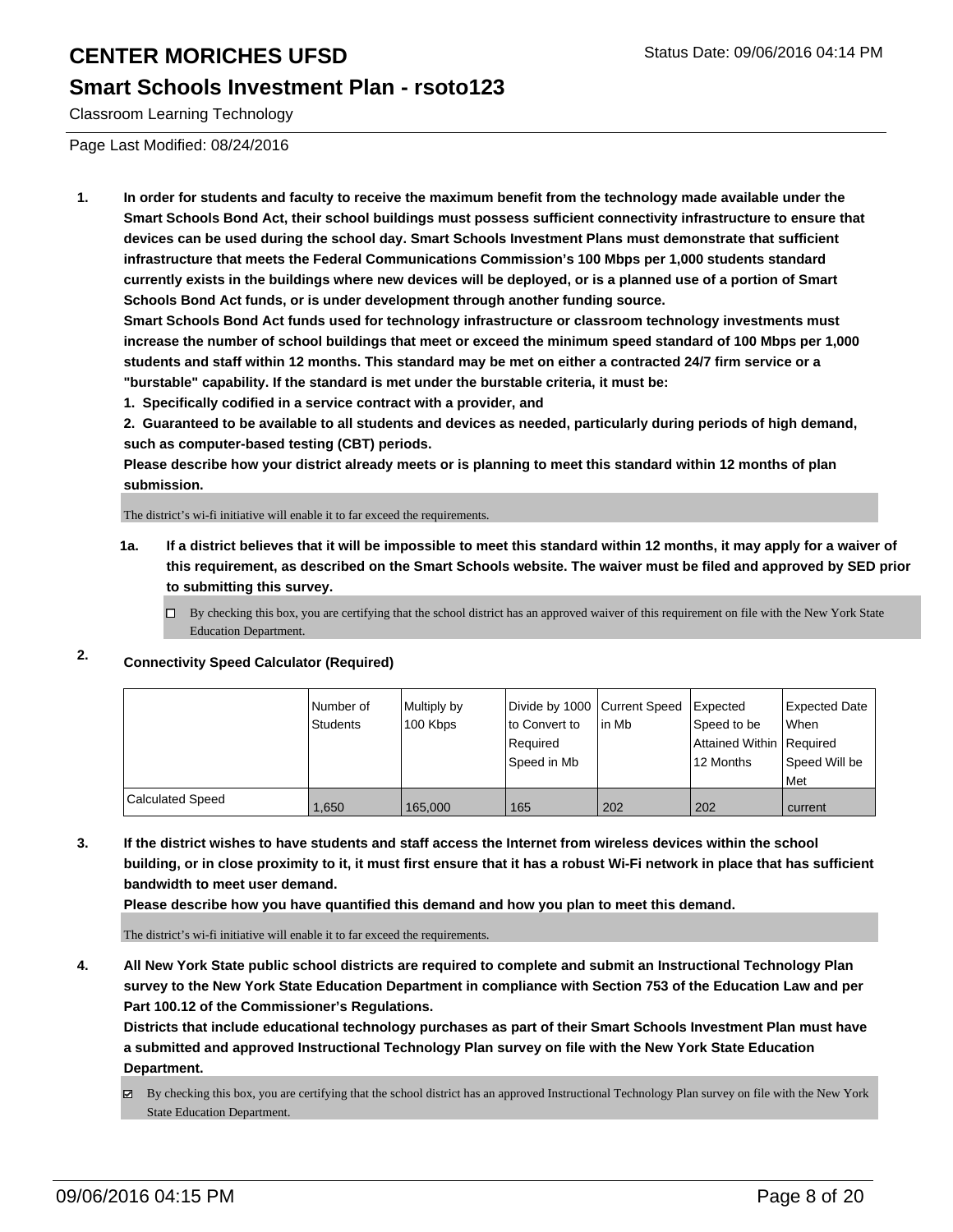#### **Smart Schools Investment Plan - rsoto123**

Classroom Learning Technology

Page Last Modified: 08/24/2016

**5. Describe the devices you intend to purchase and their compatibility with existing or planned platforms or systems. Specifically address the adequacy of each facility's electrical, HVAC and other infrastructure necessary to install and support the operation of the planned technology.**

We intend to purchase desktop computers, digital microscopes, robotic kits, digital test equipment, a Dell PowerEdge Server, a Dell Equalogic SAN, Laptops, 30 High End Computer Stations, 4 3D Printers, and document cameras. The identified computers and servers will replace aging and out of warranty equipment to support the instructional program. The electrical infrastructure in each facility that will house the new classroom and infrastructure technology is sufficient to operate the systems. The technology that will be purchased is going to replace existing items and will not require an upgrade to the electrical/HVAC systems that are currently utilized in the system.

Upon review with maintenance staff, the wiring closets and server closet have sufficient electrical and HVAC to support the additional networking and server purchases. The laptops will be stored in carts for charging which only require 15 amp circuits and there is sufficient power throughout the district to meet this demand.

- **6. Describe how the proposed technology purchases will:**
	- **> enhance differentiated instruction;**
	- **> expand student learning inside and outside the classroom;**
	- **> benefit students with disabilities and English language learners; and**
	- **> contribute to the reduction of other learning gaps that have been identified within the district.**

**The expectation is that districts will place a priority on addressing the needs of students who struggle to succeed in a rigorous curriculum. Responses in this section should specifically address this concern and align with the district's Instructional Technology Plan (in particular Question 2 of E. Curriculum and Instruction: "Does the district's instructional technology plan address the needs of students with disabilities to ensure equitable access to instruction, materials and assessments?" and Question 3 of the same section: "Does the district's instructional technology plan address the provision of assistive technology specifically for students with disabilities to ensure access to and participation in the general curriculum?"**

*Technology is available to all students, despite disability or classification. It is the priority of the district to ensure that all technology is available in every instructional space throughout the district. Special Education classes receive the same technology devices and connectivity that is available to the general education population. In addition, all professional development that involves technology is available to all staff; the general education and the Special Education staff equally partake in the professional development opportunities. Students within the Special Education classrooms are exposed to the same computer enhanced specials/elective programs throughout the district. There is equal distribution of technology within all instructional settings across the district.* 

*Regarding our ELL population, teaching and instructional support staff will be able to utilize 1:1 instructional devices to provide 1:1 instructional opportunities for students. The district will provide resources, in the form of instructional software and Apps, that are specifically designed to assist with language acquisition and learning modalities that assist with English Language Learning. The 1:1 devices will also play a role in the child's social/emotional growth by pairing students together to develop and complete authentic learning assignments that require the use of technology and engage students in the collaborative process.*

*As a result of the improvements of our digital connectivity and available technology, students will be able to utilize the internet for research, learning, and the enhancement of communication with their teachers and peers. Additionally, the use of technology in the classroom will address the various learning modalities that traditionally exist within a classroom, such as the visual, auditory, and kinesthetic learners that gravitate towards an instructional approach that is varied. Lastly, the availability of technology within our classrooms provides our students with instantaneous research capabilities that can be used to invoke meaningful conversation, scaffold to new topic areas within a discipline, enhance the writing process, and provide increased opportunities for remediation supports through instructional websites.*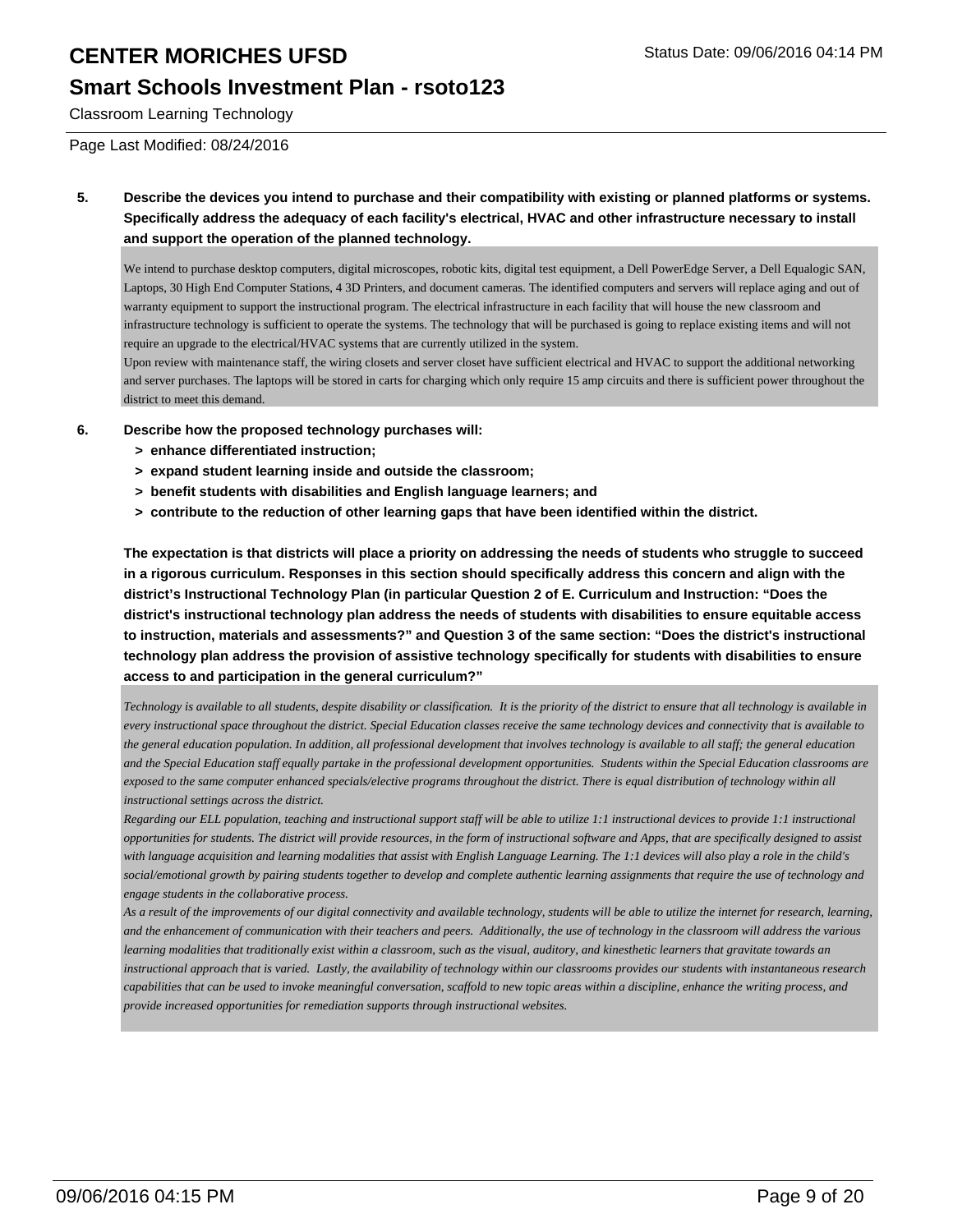#### **Smart Schools Investment Plan - rsoto123**

Classroom Learning Technology

Page Last Modified: 08/24/2016

**7. Where appropriate, describe how the proposed technology purchases will enhance ongoing communication with parents and other stakeholders and help the district facilitate technology-based regional partnerships, including distance learning and other efforts.**

*Through the increased accessibility to hand held devices, students will be encouraged to maintain ongoing communication with their peers and their parent(s)/guardians. Teachers will be provided the training and tools to develop project based learning opportunities for their students that require communication with parents/guardians, community members, to lessen the gap that may exist between home and school. It is the intent of the district to ensure that the community becomes an ever growing partner in the educational process by involving them in classroom/school based learning activities.* 

**8. Describe the district's plan to provide professional development to ensure that administrators, teachers and staff can employ the technology purchased to enhance instruction successfully.**

**Note: This response should be aligned and expanded upon in accordance with your district's response to Question 1 of F. Professional Development of your Instructional Technology Plan: "Please provide a summary of professional development offered to teachers and staff, for the time period covered by this plan, to support technology to enhance teaching and learning. Please include topics, audience and method of delivery within your summary."**

*Model Schools training will continue to be provided during conference days and additional time during School year in small groups. The training is customized by the district and is based on the input and needs identified by the staff; teachers and support staff. In addition to the support provided by Model Schools, staff from Right Reason Technology provides staff with instruction on the proper use of RRT software to design assessment protocols for students and the management of components specific to our APPR plan.*

*Specifically, future professional development opportunities will focus on topics and trainings that will focus the proper integration of technology and the instructional process. The following lists of topics are a sample of professional development topics that will be providing to all staff:*

- *• Integration of Technology in a Lesson Plan*
- *• The Benefits of Becoming a Google School*
- *• Developing Units Through the Technological Lens*
- *• Encouraging Collaborative Learning with Technology*
- *• The Use of Technology in Assessment*
- *• Credible Research and Technology*
- *• Using Technology to Encourage Creativity and Curiosity in Students*

*• Using Technology to Manage Remediation Programs (Diagnostics/Remediation and Progress Monitoring.*

*Professional development will take place during faculty meetings and during the school days. Resources, in the form of literature, will also be provided to the staff.*

- **9. Districts must contact the SUNY/CUNY teacher preparation program that supplies the largest number of the district's new teachers to request advice on innovative uses and best practices at the intersection of pedagogy and educational technology.**
	- By checking this box, you certify that you have contacted the SUNY/CUNY teacher preparation program that supplies the largest number of your new teachers to request advice on these issues.
	- **9a. Please enter the name of the SUNY or CUNY Institution that you contacted.**

Oswego State University

**9b. Enter the primary Institution phone number.**

1-585-217-7142

**9c. Enter the name of the contact person with whom you consulted and/or will be collaborating with on innovative uses of technology and best practices.**

Angela Perrotto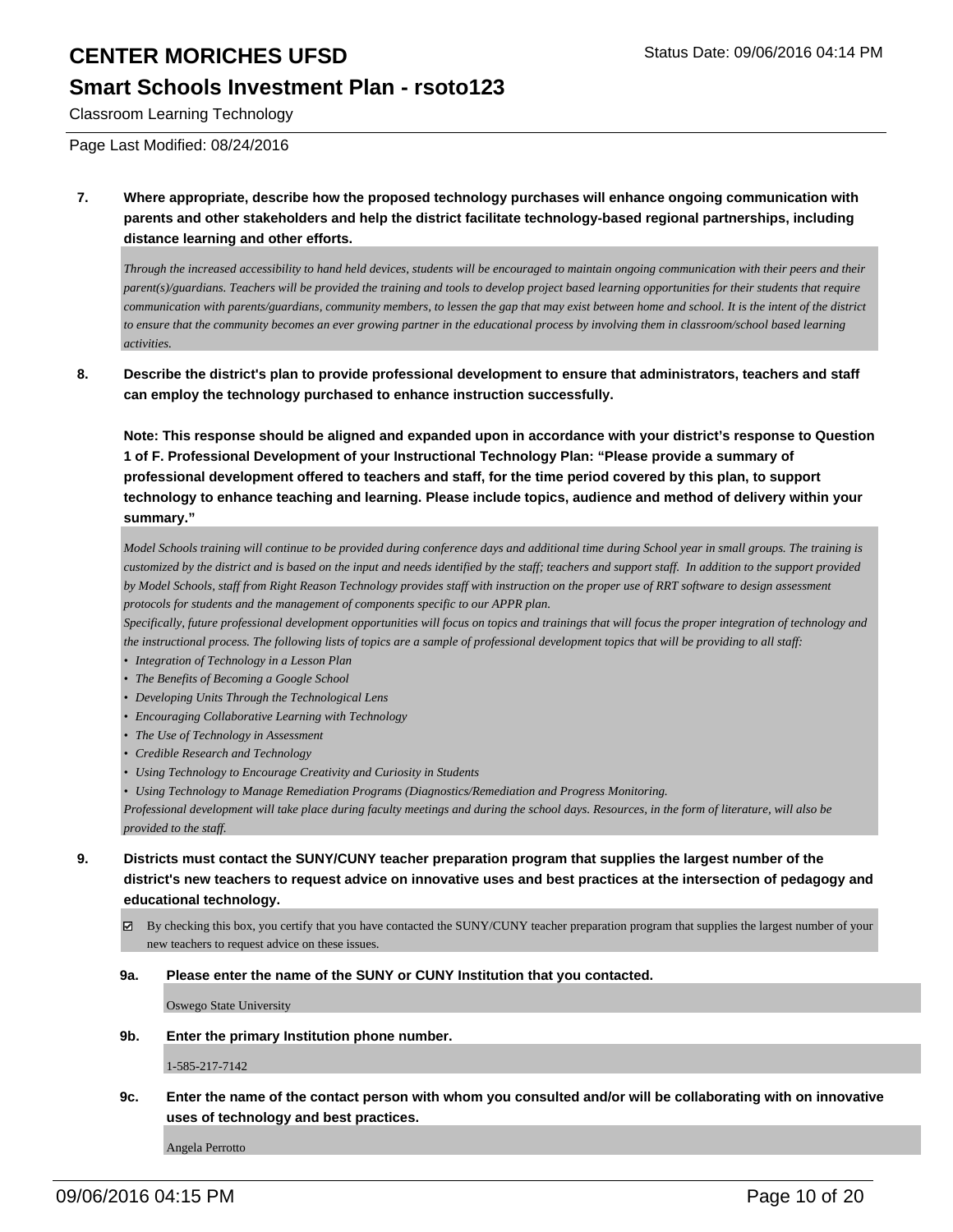### **Smart Schools Investment Plan - rsoto123**

Classroom Learning Technology

Page Last Modified: 08/24/2016

**10. A district whose Smart Schools Investment Plan proposes the purchase of technology devices and other hardware must account for nonpublic schools in the district.**

**Are there nonpublic schools within your school district?**

Yes

 $\hfill \square$  No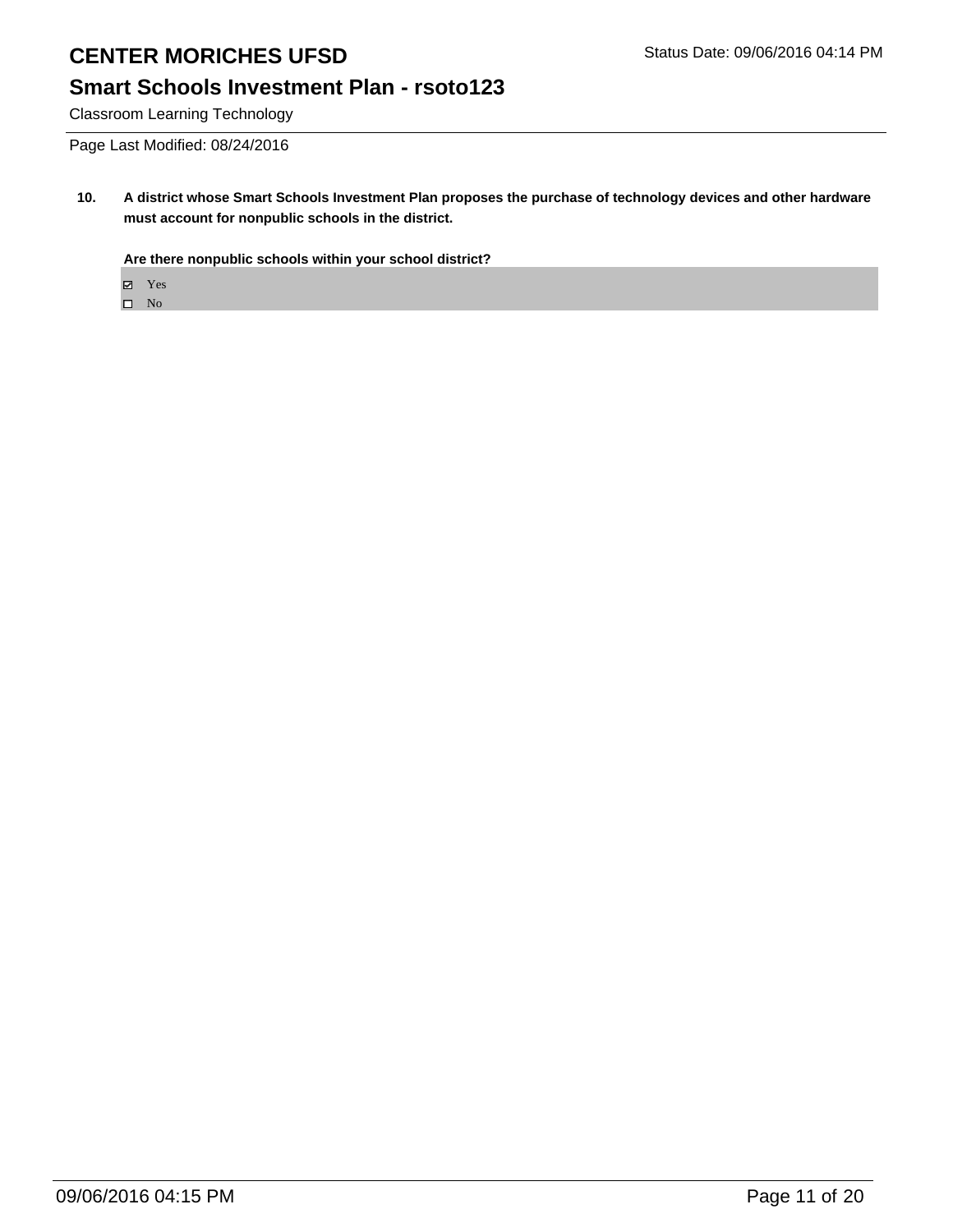#### **Smart Schools Investment Plan - rsoto123**

Classroom Learning Technology

Page Last Modified: 08/24/2016

**10a. Describe your plan to loan purchased hardware to nonpublic schools within your district. The plan should use your district's nonpublic per-student loan amount calculated below, within the framework of the guidance. Please enter the date by which nonpublic schools must request classroom technology items. Also, specify in your response the devices that the nonpublic schools have requested, as well as in the in the Budget and the Expenditure Table at the end of the page.**

As part of the SSBA, we will make available mobile laptop carts containing 30 Latops each. These carts would be loaned to our local non-public schools for us during the school year. The Carts will include 30 Laptops and facilities to charge them. The cart will be outfitted with a lock for security. The number of carts available to loan each school will depend of the enrollment and the specific request made by the district. RELATIONSHIP WITH NONPUBLIC SCHOOLS

In recognition of its responsibility under the Smart Schools Bond Act (SSBA) statute and guidance, the District will make available the required calculated per pupil share of the district's SSBA allocation budgeted under the Classroom Educational Technology category to all students who attend nonpublic schools in the district.

NONPUBLIC SCHOOL EQUIPMENT LOAN REGULATION

In order for nonpublic schools within the Center Moriches School District to borrow hardware purchased with Smart Schools Bond Act funding, the following guidelines have been established:

- 1. The Classroom Learning Technology lent under the SSBA program will remain the property of the Center Moriches School District.
- 2. Any non-installed Classroom Learning Technology lent under the SSBA program will be returned at the end of the nonpublic school year.
- 3. The Center Moriches School District will not be responsible for any equipment set up, driver installation or network configuration at the borrower's school.
- A "Nonpublic School Technology Equipment Loan Form" must be filled out and submitted at least 30 days before the equipment is required. 4. Failure to do so may result in a denial of the request. Please see the attachment for a sample of the form.
- 5. Requestors will be required to submit how the technology will be utilized in the classroom.
- 6. Requestors will be expected to report any problems or issues with the equipment in a timely fashion.
- 7. The total amount of equipment lent may not exceed \$250 multiplied by the nonpublic school enrollment in the base year at the time of enactment (e.g., 2014-15.)

Center Moriches School District

functional equipment is not required.

Nonpublic School Technology Equipment Loan Form

Please fill out this form as completely and accurately as possible. Any omissions or ambiguity may result in denial of your request. (Please specify quantity, enter "0" if not needed)

Description:

Quantity Requested: Date Equipment is Needed: Date Equipment will be Returned: Delivery of Equipment Name of Contact Person for Delivery: Use of Equipment Please explain in detail how you will utilize the above requested equipment in the classroom to enhance your educational process and engage your students. You may attach a separate piece of paper if required. School Address: City: School's Main Phone Number: Name of Requestor: Email Address of Requestor: Equipment Requested: State: **Zip: Zip:** Nonpublic School Technology Loan Form 1/2 Please note: The Center Moriches School District will not be responsible for any equipment set up, driver installation or network configuration at the requestor's school. Requestors will be expected to report any problems or issues with the equipment in a timely fashion. While the Center Moriches School District retains ownership of the equipment and is responsible for its maintenance and inventorying, replacement of damaged, obsolete or non-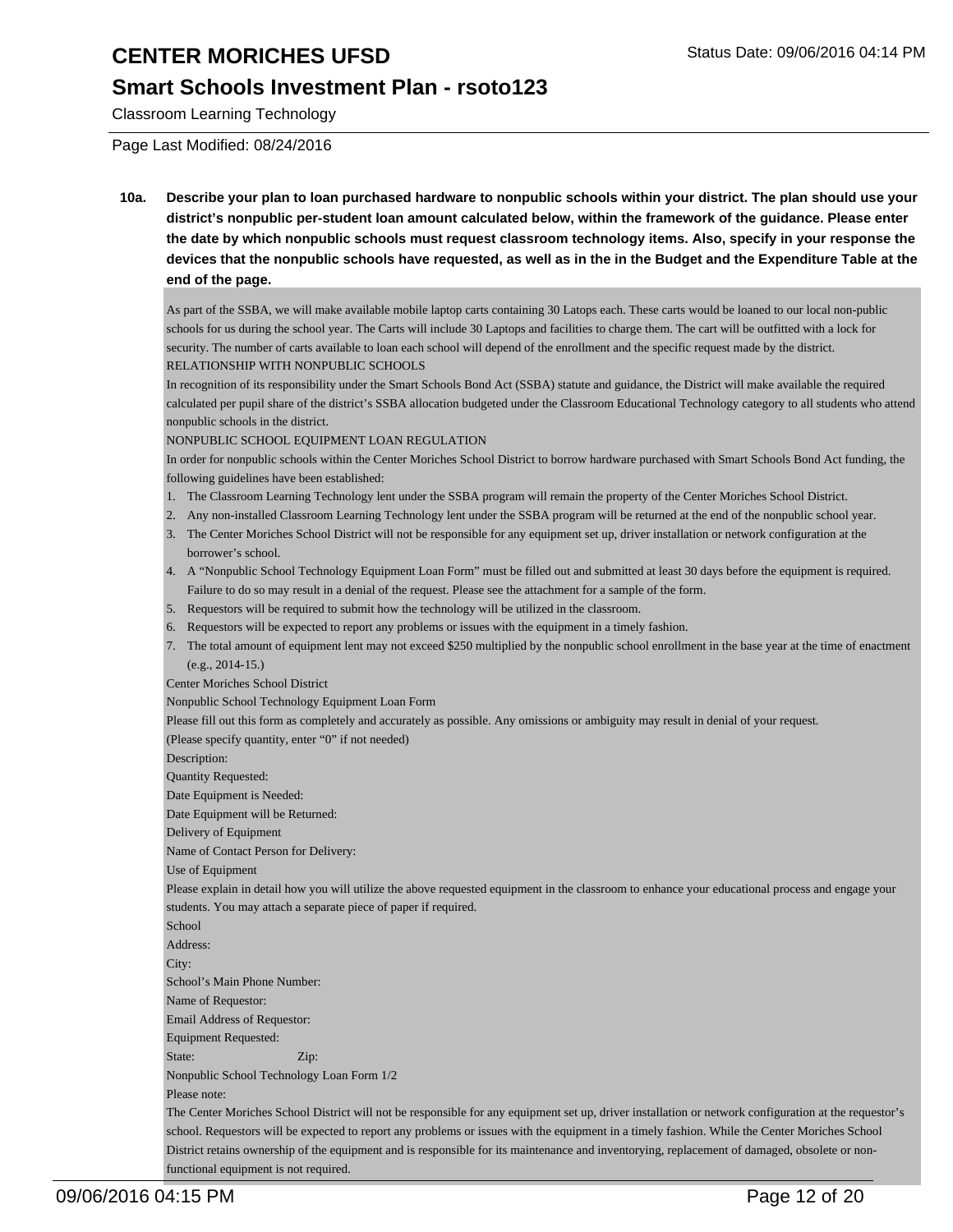#### **Smart Schools Investment Plan - rsoto123**

Classroom Learning Technology

Page Last Modified: 08/24/2016

| I have read the above and agree to the terms of the Center Moriches School District's Nonpublic Schools                                                                                                                        |                                      |
|--------------------------------------------------------------------------------------------------------------------------------------------------------------------------------------------------------------------------------|--------------------------------------|
| Equipment Loan Regulations.                                                                                                                                                                                                    |                                      |
|                                                                                                                                                                                                                                | Date: <u>_______________________</u> |
|                                                                                                                                                                                                                                |                                      |
|                                                                                                                                                                                                                                |                                      |
|                                                                                                                                                                                                                                |                                      |
| Please mail this completed form to:                                                                                                                                                                                            |                                      |
| Mr. Ricardo Soto, Assistant Superintendent for Instructional Technology                                                                                                                                                        |                                      |
| <b>Center Moriches School District</b>                                                                                                                                                                                         |                                      |
| 529 Main Street                                                                                                                                                                                                                |                                      |
| Center Moriches, NY 11934                                                                                                                                                                                                      |                                      |
|                                                                                                                                                                                                                                |                                      |
| Received by: The Contract of the Contract of the Contract of the Contract of the Contract of the Contract of the Contract of the Contract of the Contract of the Contract of the Contract of the Contract of the Contract of t |                                      |
| Nonpublic School Technology Loan Form 2/2                                                                                                                                                                                      |                                      |

**10b. A final Smart Schools Investment Plan cannot be approved until school authorities have adopted regulations specifying the date by which requests from nonpublic schools for the purchase and loan of Smart Schools Bond Act classroom technology must be received by the district.**

 $\boxtimes$  By checking this box, you certify that you have such a plan and associated regulations in place that have been made public.

#### **11. Nonpublic Classroom Technology Loan Calculator**

**The Smart Schools Bond Act provides that any Classroom Learning Technology purchases made using Smart Schools funds shall be lent, upon request, to nonpublic schools in the district. However, no school district shall be required to loan technology in amounts greater than the total obtained and spent on technology pursuant to the Smart Schools Bond Act and the value of such loan may not exceed the total of \$250 multiplied by the nonpublic school enrollment in the base year at the time of enactment. See:**

**http://www.p12.nysed.gov/mgtserv/smart\_schools/docs/Smart\_Schools\_Bond\_Act\_Guidance\_04.27.15\_Final.pdf.**

|                                     | 1. Classroom<br>Technology<br>Sub-allocation | 2. Public<br>Enrollment<br>$(2014-15)$ | 3. Nonpublic<br><b>Enrollment</b><br>$(2014 - 15)$ | l 4. Sum of<br>l Public and<br>l Nonpublic<br>Enrollment | 15. Total Per<br>Pupil Sub-<br>allocation | 6. Total<br>Nonpublic Loan<br>Amount |
|-------------------------------------|----------------------------------------------|----------------------------------------|----------------------------------------------------|----------------------------------------------------------|-------------------------------------------|--------------------------------------|
| Calculated Nonpublic Loan<br>Amount | 544.558                                      | .650                                   | 233                                                | 1.883                                                    | 250                                       | 58.250                               |

**12. To ensure the sustainability of technology purchases made with Smart Schools funds, districts must demonstrate a long-term plan to maintain and replace technology purchases supported by Smart Schools Bond Act funds. This sustainability plan shall demonstrate a district's capacity to support recurring costs of use that are ineligible for Smart Schools Bond Act funding such as device maintenance, technical support, Internet and wireless fees, maintenance of hotspots, staff professional development, building maintenance and the replacement of incidental items. Further, such a sustainability plan shall include a long-term plan for the replacement of purchased devices and equipment at the end of their useful life with other funding sources.**

By checking this box, you certify that the district has a sustainability plan as described above.

**13. Districts must ensure that devices purchased with Smart Schools Bond funds will be distributed, prepared for use, maintained and supported appropriately. Districts must maintain detailed device inventories in accordance with generally accepted accounting principles.**

By checking this box, you certify that the district has a distribution and inventory management plan and system in place.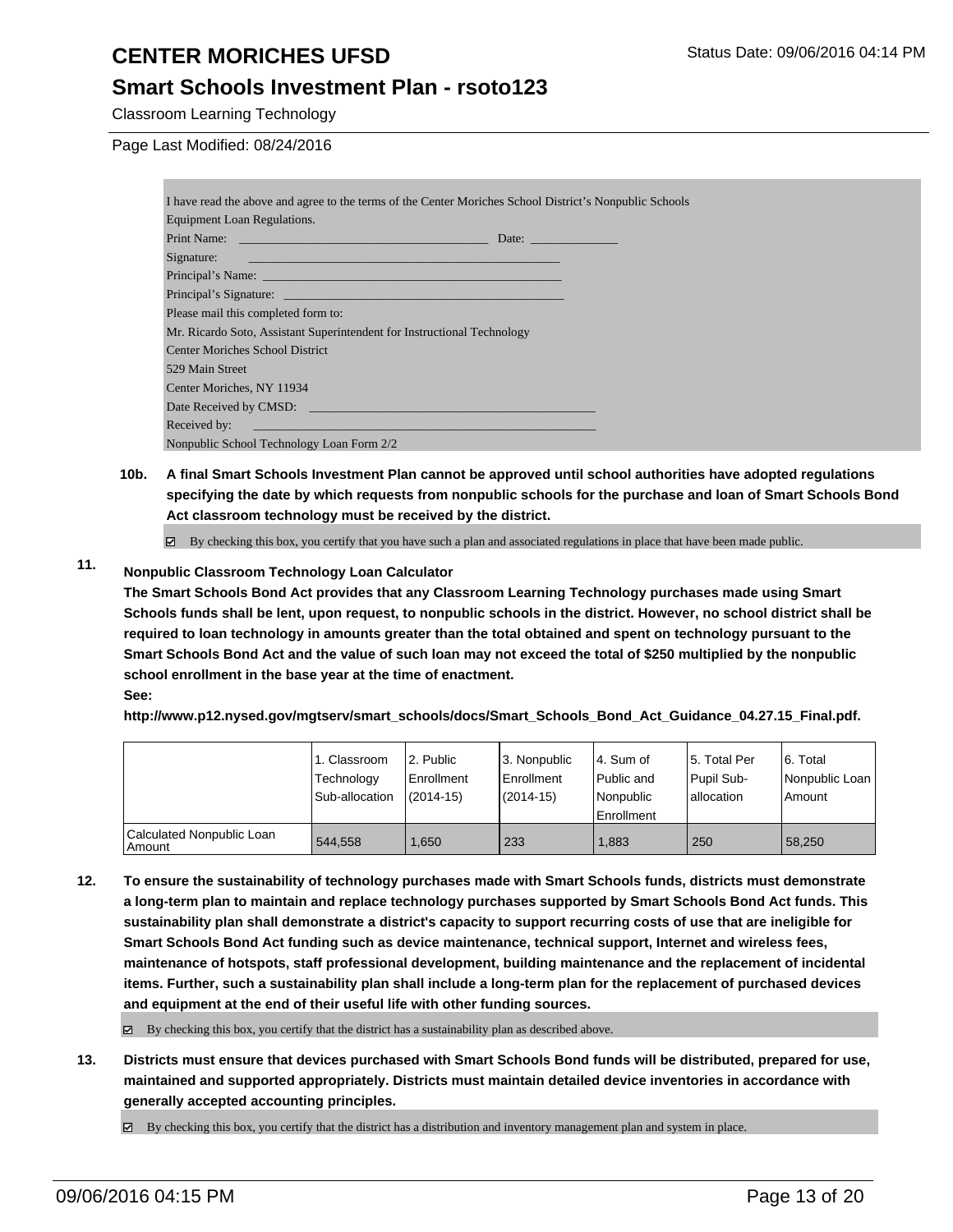### **Smart Schools Investment Plan - rsoto123**

Classroom Learning Technology

Page Last Modified: 08/24/2016

**14. If you are submitting an allocation for Classroom Learning Technology complete this table. Note that the calculated Total at the bottom of the table must equal the Total allocation for this category that you entered in the SSIP Overview overall budget.**

|                          | Sub-Allocation |
|--------------------------|----------------|
| Interactive Whiteboards  | (No Response)  |
| Computer Servers         | 60,000         |
| <b>Desktop Computers</b> | 195,000        |
| Laptop Computers         | 216,000        |
| <b>Tablet Computers</b>  | (No Response)  |
| <b>Other Costs</b>       | 73,558         |
| Totals:                  | 544,558        |

**15. Please detail the type, quantity, per unit cost and total cost of the eligible items under each sub-category. This is especially important for any expenditures listed under the "Other" category. All expenditures must be capital-bond eligible to be reimbursed through the SSBA. If you have any questions, please contact us directly through smartschools@nysed.gov.**

**Please specify in the "Item to be Purchased" field which specific expenditures and items are planned to meet the district's nonpublic loan requirement, if applicable.**

**NOTE: Wireless Access Points that will be loaned/purchased for nonpublic schools should ONLY be included in this category, not under School Connectivity, where public school districts would list them.**

| Select the allowable expenditure<br>type.<br>Repeat to add another item under<br>each type. | Item to be Purchased                                           | Quantity | Cost per Item | <b>Total Cost</b> |
|---------------------------------------------------------------------------------------------|----------------------------------------------------------------|----------|---------------|-------------------|
|                                                                                             |                                                                |          |               |                   |
| <b>Other Costs</b>                                                                          | <b>Digital Microscopes</b>                                     | 20       | 70            | 1,400             |
| <b>Other Costs</b>                                                                          | <b>Document Cameras</b>                                        | 50       | 300           | 15,000            |
| <b>Other Costs</b>                                                                          | <b>Robotics Kits</b>                                           | 15       | 1,000         | 15,000            |
| <b>Other Costs</b>                                                                          | <b>3D Printers</b>                                             | 4        | 2,002         | 8,008             |
| <b>Desktop Computers</b>                                                                    | High End Computer Workstations                                 | 30       | 2,000         | 60,000            |
| <b>Other Costs</b>                                                                          | Digital Test Equipment for classroom<br>use                    | 10       | 1,015         | 10,150            |
| <b>Computer Servers</b>                                                                     | Dell PowerEdge D630 Server                                     | 1        | 18,000        | 18,000            |
| <b>Computer Servers</b>                                                                     | Dell Equalogic SAN                                             | 1        | 42,000        | 42,000            |
| <b>Desktop Computers</b>                                                                    | <b>Dell Optiplex Desktop</b>                                   | 150      | 900           | 135,000           |
| <b>Laptop Computers</b>                                                                     | Labtops                                                        | 364      | 450           | 163,750           |
| <b>Other Costs</b>                                                                          | Laptop Charging Carts                                          | 12       | 1,500         | 18,000            |
| <b>Laptop Computers</b>                                                                     | non-public school allocation - Laptops                         | 116      | 450           | 52,250            |
| <b>Other Costs</b>                                                                          | non-public school allocation - Laptop<br><b>Charging Carts</b> | 4        | 1,500         | 6,000             |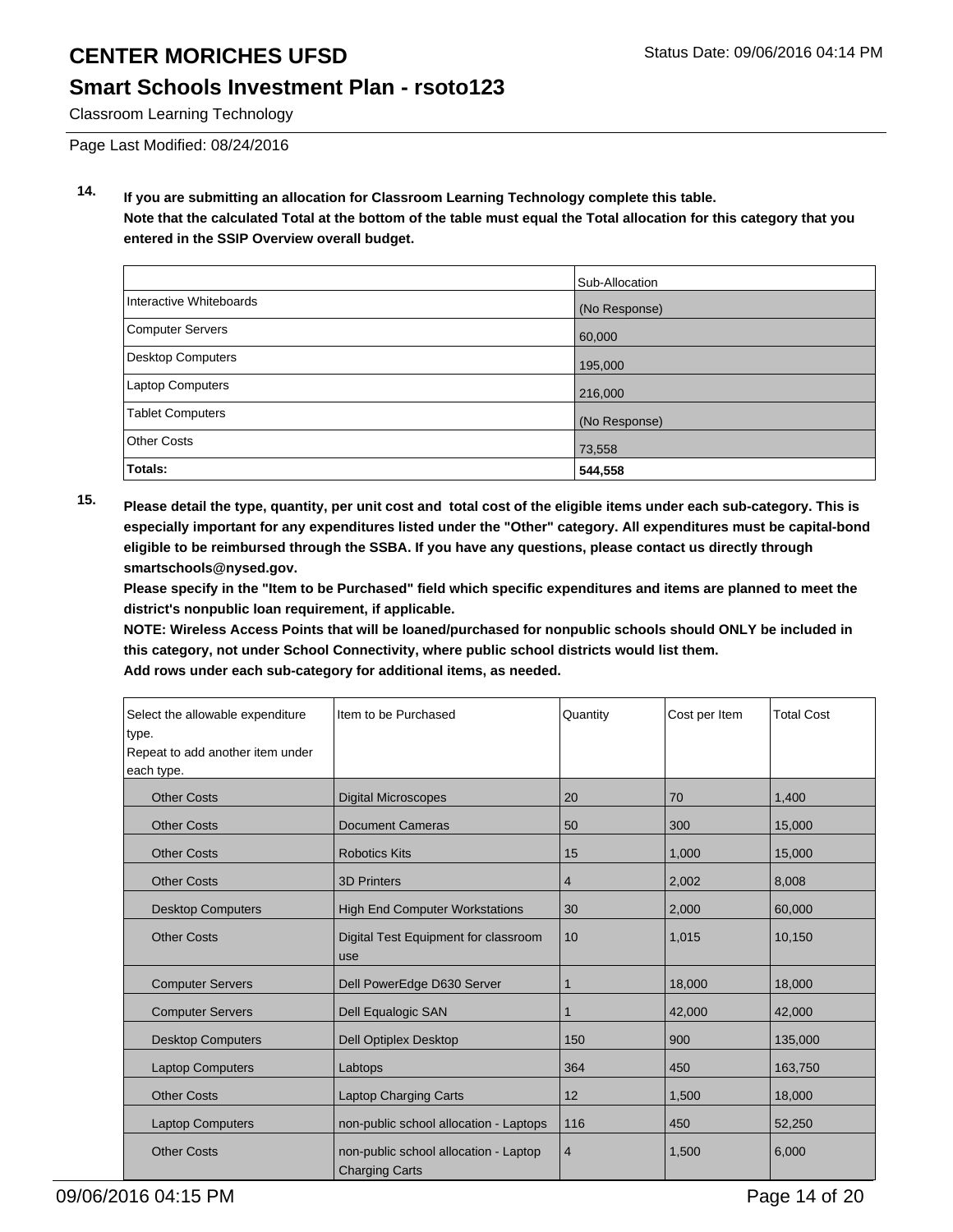# **Smart Schools Investment Plan - rsoto123**

Classroom Learning Technology

Page Last Modified: 08/24/2016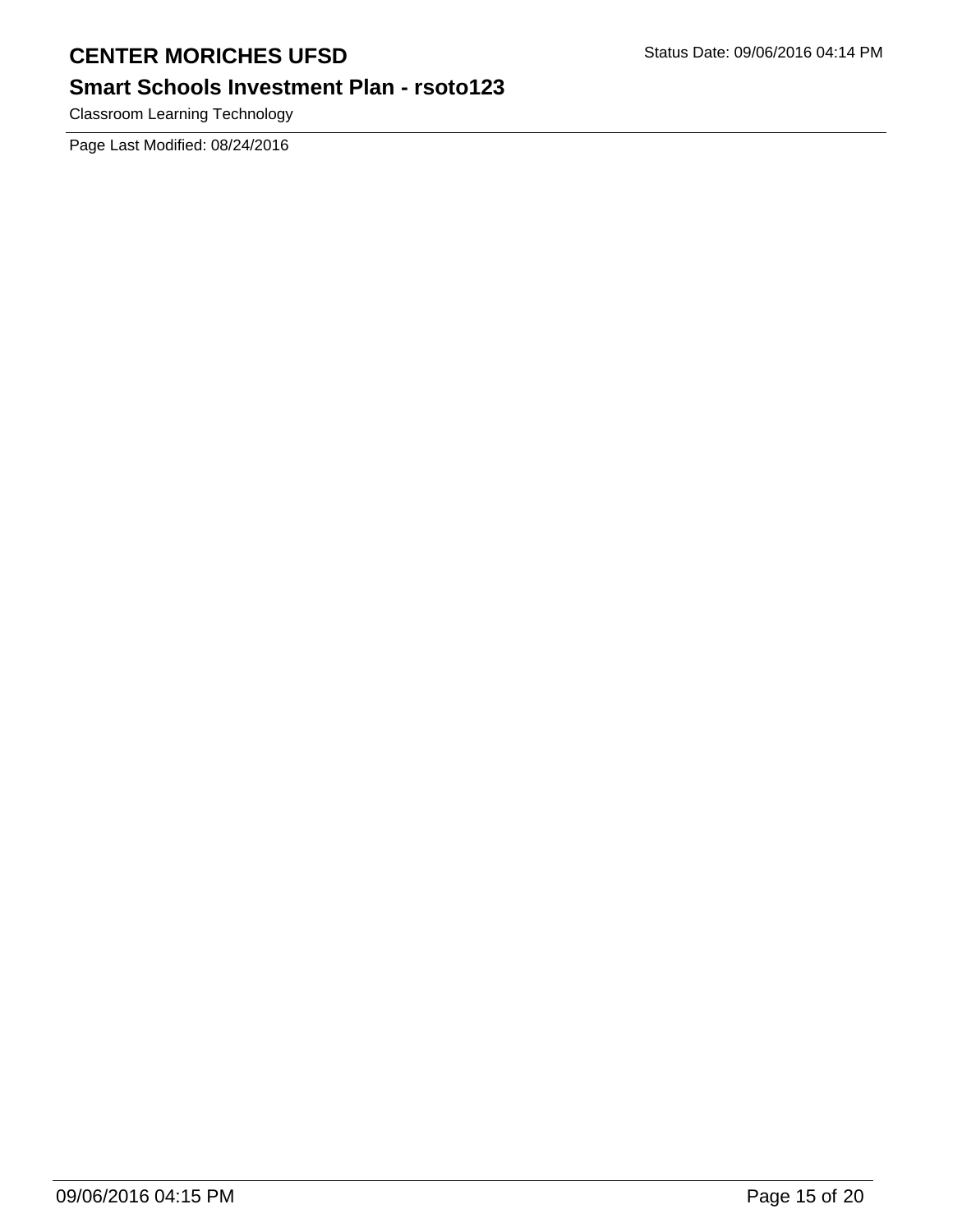#### **Smart Schools Investment Plan - rsoto123**

Pre-Kindergarten Classrooms

Page Last Modified: 08/24/2016

**1. Provide information regarding how and where the district is currently serving pre-kindergarten students and justify the need for additional space with enrollment projections over 3 years.**

(No Response)

- **2. Describe the district's plan to construct, enhance or modernize education facilities to accommodate prekindergarten programs. Such plans must include:**
	- **Specific descriptions of what the district intends to do to each space;**
	- **An affirmation that pre-kindergarten classrooms will contain a minimum of 900 square feet per classroom;**
	- **The number of classrooms involved;**
	- **The approximate construction costs per classroom; and**
	- **Confirmation that the space is district-owned or has a long-term lease that exceeds the probable useful life of the improvements.**

(No Response)

**3. Smart Schools Bond Act funds may only be used for capital construction costs. Describe the type and amount of additional funds that will be required to support ineligible ongoing costs (e.g. instruction, supplies) associated with any additional pre-kindergarten classrooms that the district plans to add.**

(No Response)

**4. All plans and specifications for the erection, repair, enlargement or remodeling of school buildings in any public school district in the State must be reviewed and approved by the Commissioner. Districts that plan capital projects using their Smart Schools Bond Act funds will undergo a Preliminary Review Process by the Office of Facilities Planning.**

**Please indicate on a separate row each project number given to you by the Office of Facilities Planning.**

| Project Number |  |  |
|----------------|--|--|
| (No Response)  |  |  |

**5. If you have made an allocation for Pre-Kindergarten Classrooms, complete this table.**

**Note that the calculated Total at the bottom of the table must equal the Total allocation for this category that you entered in the SSIP Overview overall budget.**

|                                          | Sub-Allocation |
|------------------------------------------|----------------|
| Construct Pre-K Classrooms               | (No Response)  |
| Enhance/Modernize Educational Facilities | (No Response)  |
| Other Costs                              | (No Response)  |
| <b>Totals:</b>                           |                |

- 
- **6. Please detail the type, quantity, per unit cost and total cost of the eligible items under each sub-category. This is especially important for any expenditures listed under the "Other" category. All expenditures must be capital-bond eligible to be reimbursed through the SSBA. If you have any questions, please contact us directly through smartschools@nysed.gov.**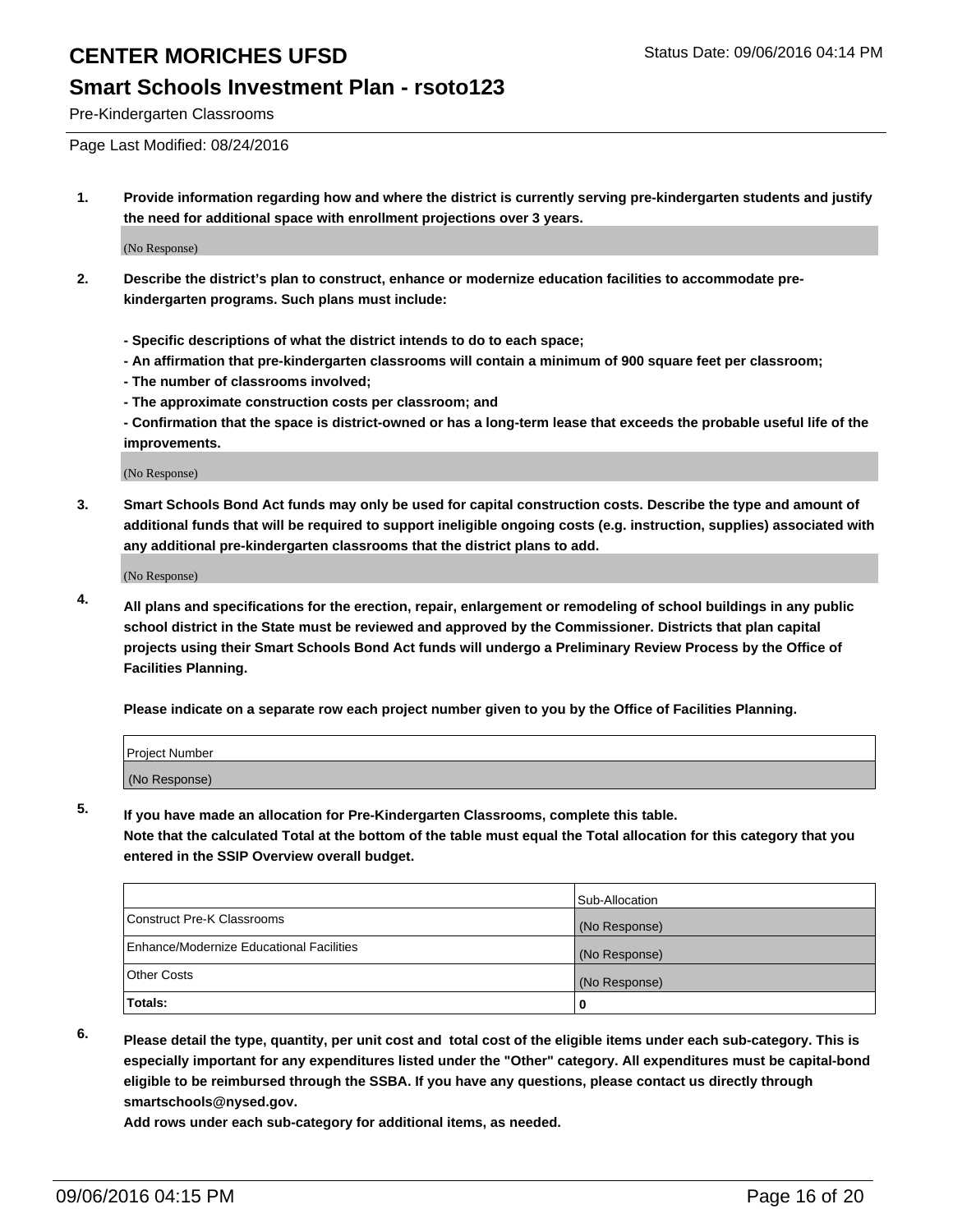# **Smart Schools Investment Plan - rsoto123**

Pre-Kindergarten Classrooms

Page Last Modified: 08/24/2016

| Select the allowable expenditure | Item to be purchased | Quantity      | Cost per Item | <b>Total Cost</b> |
|----------------------------------|----------------------|---------------|---------------|-------------------|
| type.                            |                      |               |               |                   |
| Repeat to add another item under |                      |               |               |                   |
| each type.                       |                      |               |               |                   |
| (No Response)                    | (No Response)        | (No Response) | (No Response) | (No Response)     |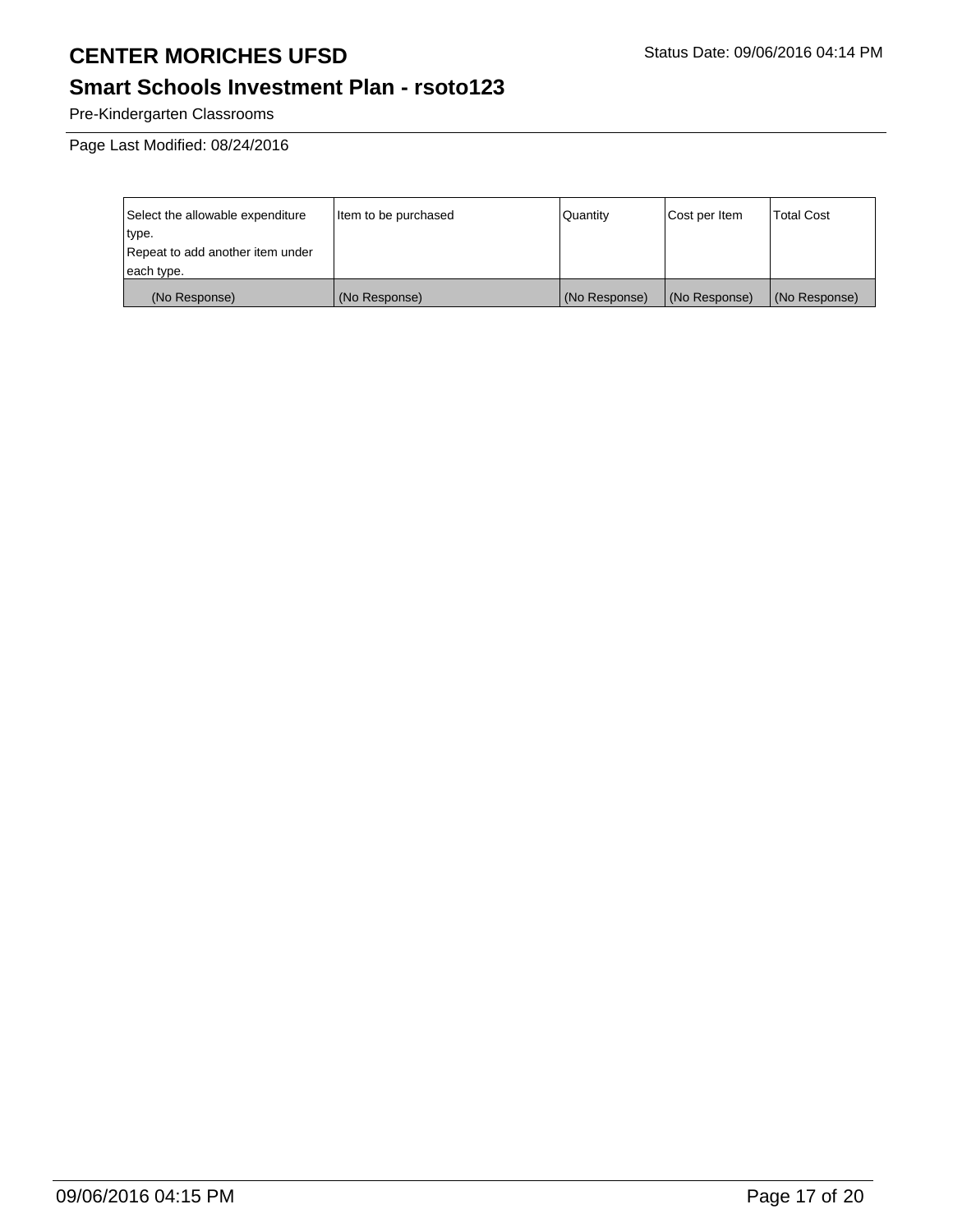#### **Smart Schools Investment Plan - rsoto123**

Replace Transportable Classrooms

Page Last Modified: 08/24/2016

**1. Describe the district's plan to construct, enhance or modernize education facilities to provide high-quality instructional space by replacing transportable classrooms.**

(No Response)

**2. All plans and specifications for the erection, repair, enlargement or remodeling of school buildings in any public school district in the State must be reviewed and approved by the Commissioner. Districts that plan capital projects using their Smart Schools Bond Act funds will undergo a Preliminary Review Process by the Office of Facilities Planning.**

**Please indicate on a separate row each project number given to you by the Office of Facilities Planning.**

| Project Number |  |
|----------------|--|
| (No Response)  |  |

**3. For large projects that seek to blend Smart Schools Bond Act dollars with other funds, please note that Smart Schools Bond Act funds can be allocated on a pro rata basis depending on the number of new classrooms built that directly replace transportable classroom units.**

**If a district seeks to blend Smart Schools Bond Act dollars with other funds describe below what other funds are being used and what portion of the money will be Smart Schools Bond Act funds.**

(No Response)

**4. If you have made an allocation for Replace Transportable Classrooms, complete this table. Note that the calculated Total at the bottom of the table must equal the Total allocation for this category that you entered in the SSIP Overview overall budget.**

|                                                | Sub-Allocation |
|------------------------------------------------|----------------|
| Construct New Instructional Space              | (No Response)  |
| Enhance/Modernize Existing Instructional Space | (No Response)  |
| Other Costs                                    | (No Response)  |
| Totals:                                        | 0              |

**5. Please detail the type, quantity, per unit cost and total cost of the eligible items under each sub-category. This is especially important for any expenditures listed under the "Other" category. All expenditures must be capital-bond eligible to be reimbursed through the SSBA. If you have any questions, please contact us directly through smartschools@nysed.gov.**

| Select the allowable expenditure | Item to be purchased | Quantity      | Cost per Item | <b>Total Cost</b> |
|----------------------------------|----------------------|---------------|---------------|-------------------|
| type.                            |                      |               |               |                   |
| Repeat to add another item under |                      |               |               |                   |
| each type.                       |                      |               |               |                   |
| (No Response)                    | (No Response)        | (No Response) | (No Response) | (No Response)     |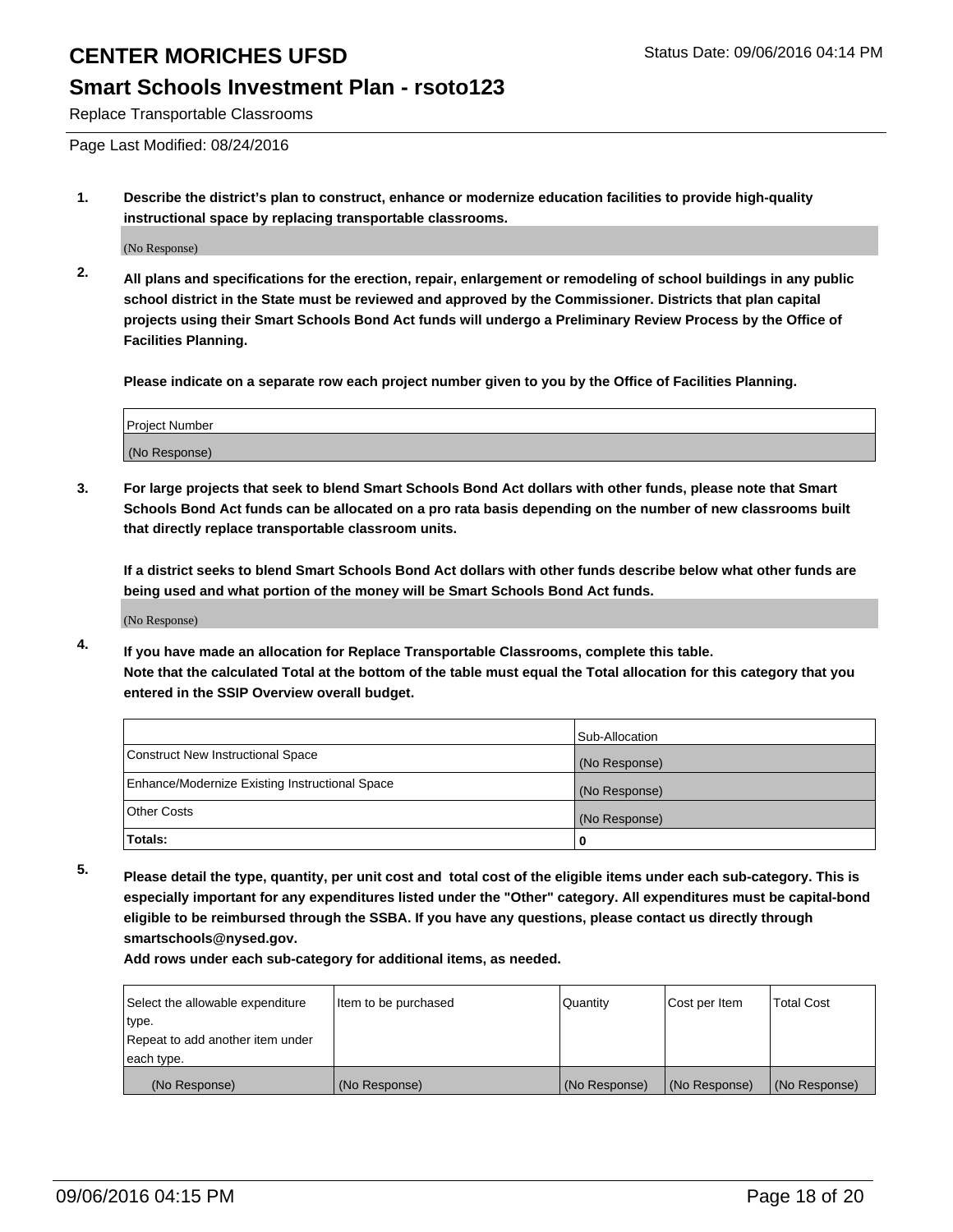### **Smart Schools Investment Plan - rsoto123**

High-Tech Security Features

Page Last Modified: 09/06/2016

#### **1. Describe how you intend to use Smart Schools Bond Act funds to install high-tech security features in school buildings and on school campuses.**

The Center Moriches School district plans to utilize the funds to enhance the security of each instructional building in the district. The plan is to install internal and exterior dome cameras at each building in the district. The dome cameras will have a recording storage system at each campus. Additionally, the plan is to install panel access systems in each campus at each entry way, which will record the entry of all staff and visitors entering the schools.

The second aspect of our security initiative will be the improvement of our internal intercom/communication system at our elementary campus; the current intercom/communication system is antiquated and does not function properly. The plan is to replace all speakers in the building and add a communication system that will enhance communication from every instructional space in the building. The current system is antiquated and only allows for room to room access, the new system has the ability to make calls outside of the building to other buildings and individuals within the District, thus, connecting the staff from all corners of the District. The new system will also allow staff to contact 911 directly from their classrooms in the event of an emergency and make restricted phone calls based on the specifications identified by the District, which we hope will improve parent/teacher communication. The phones are also IP phones that will allow the staff to have caller ID on the display screen and allow for paging.

**2. All plans and specifications for the erection, repair, enlargement or remodeling of school buildings in any public school district in the State must be reviewed and approved by the Commissioner. Districts that plan capital projects using their Smart Schools Bond Act funds will undergo a Preliminary Review Process by the Office of Facilities Planning.** 

**Please indicate on a separate row each project number given to you by the Office of Facilities Planning.**



**3. Was your project deemed eligible for streamlined Review?**

Yes

 $\hfill \square$  No

**3a. Districts with streamlined projects must certify that they have reviewed all installations with their licensed architect or engineer of record, and provide that person's name and license number. The licensed professional must review the products and proposed method of installation prior to implementation and review the work during and after completion in order to affirm that the work was code-compliant, if requested.**

By checking this box, you certify that the district has reviewed all installations with a licensed architect or engineer of record.

**4. Include the name and license number of the architect or engineer of record.**

| Name            | License Number |
|-----------------|----------------|
| Mr. John Grillo | 27360          |

**5. If you have made an allocation for High-Tech Security Features, complete this table. Note that the calculated Total at the bottom of the table must equal the Total allocation for this category that you entered in the SSIP Overview overall budget.**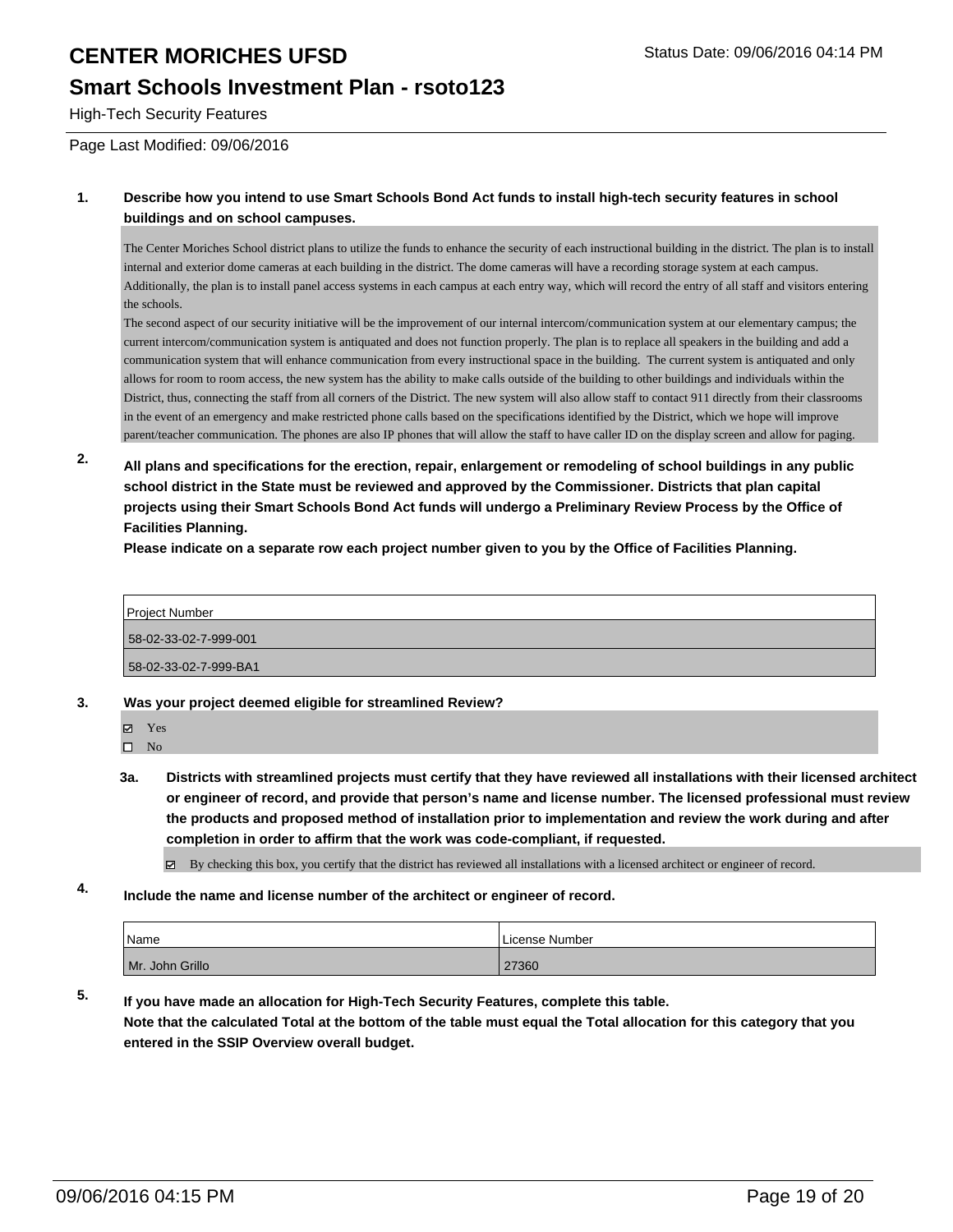#### **Smart Schools Investment Plan - rsoto123**

High-Tech Security Features

Page Last Modified: 09/06/2016

|                                                      | Sub-Allocation |
|------------------------------------------------------|----------------|
| Capital-Intensive Security Project (Standard Review) | (No Response)  |
| <b>Electronic Security System</b>                    | 87,358         |
| <b>Entry Control System</b>                          | 42,642         |
| Approved Door Hardening Project                      | (No Response)  |
| <b>Other Costs</b>                                   | (No Response)  |
| Totals:                                              | 130,000        |

**6. Please detail the type, quantity, per unit cost and total cost of the eligible items under each sub-category. This is especially important for any expenditures listed under the "Other" category. All expenditures must be capital-bond eligible to be reimbursed through the SSBA. If you have any questions, please contact us directly through smartschools@nysed.gov.**

| Select the allowable expenditure<br>type.<br>Repeat to add another item under<br>each type. | Item to be purchased                                                 | Quantity | Cost per Item | <b>Total Cost</b> |
|---------------------------------------------------------------------------------------------|----------------------------------------------------------------------|----------|---------------|-------------------|
| <b>Electronic Security System</b>                                                           | IP Based Classroom Intercom/Alert<br><b>System Speakers</b>          | 100      | 81            | 8.100             |
| <b>Electronic Security System</b>                                                           | 32 CH DVR W/16 TB Storage                                            | 1        | 7,540         | 7,540             |
| <b>Electronic Security System</b>                                                           | Upgrade DVR Storage to 16 TB                                         | 1        | 1,566         | 1,566             |
| <b>Electronic Security System</b>                                                           | <b>Interior Dome Cameras</b>                                         | 32       | 1,003         | 32,096            |
| <b>Electronic Security System</b>                                                           | <b>Exterior Dome Cameras</b>                                         | 16       | 796           | 12,736            |
| <b>Entry Control System</b>                                                                 | Panell Access Control Unit with Door<br><b>Strikes</b>               | 16       | 1,948         | 31,175            |
| <b>Entry Control System</b>                                                                 | Printer and ID Cards - ZEBRA Z31<br><b>ZXP Series 3</b>              | 1        | 6,120         | 6,120             |
| <b>Entry Control System</b>                                                                 | Passage Point Global Client License -<br>PassagePoint Global - PPG-1 | 1        | 5,347         | 5,347             |
| <b>Electronic Security System</b>                                                           | Feeder Cable from current system to<br>phone system                  | 1        | 3,865         | 3,865             |
| <b>Electronic Security System</b>                                                           | Labor for Intercom System                                            | 1        | 5,855         | 5,855             |
| <b>Electronic Security System</b>                                                           | Ampliers for all Speakers                                            | 3        | 1,667         | 5,000             |
| <b>Electronic Security System</b>                                                           | <b>Reuse Wire Labor</b>                                              | 100      | 86            | 8,600             |
| <b>Electronic Security System</b>                                                           | <b>Two-Way Talkback Amplifiers</b>                                   | 5        | 400           | 2,000             |